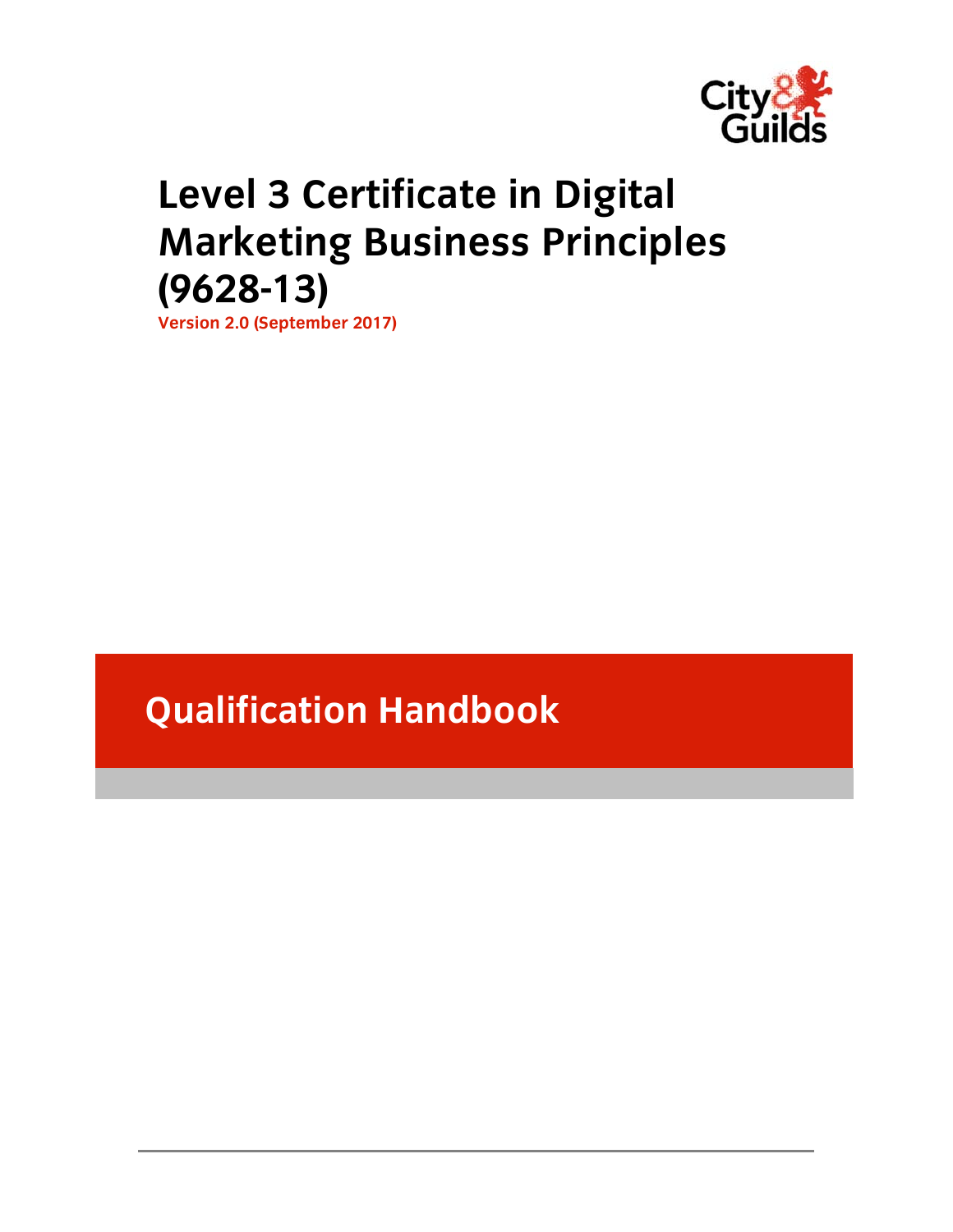## **Qualification at a glance**

| <b>Industry area</b>                  | <b>IT Professional</b>                                                                                                |
|---------------------------------------|-----------------------------------------------------------------------------------------------------------------------|
| <b>City &amp; Guilds number</b>       | 9628                                                                                                                  |
| Age group                             | $16+$                                                                                                                 |
| <b>Entry requirements</b>             | Centres must ensure that any pre-requisites stated in<br>the What is this qualification about? section are met.       |
| <b>Assessment</b>                     | Multiple-choice online exam                                                                                           |
| <b>Qualification grade scale</b>      | Pass                                                                                                                  |
| <b>Approvals</b>                      | Approval application required                                                                                         |
| <b>Registration and certification</b> | Registration and certification of this qualification is<br>through the Walled Garden, and is subject to end<br>dates. |

| Title and level                                                           | <b>GLH</b> | <b>І тот</b> | City & Guilds Ofqual<br>qualification accreditation<br>number | number     |
|---------------------------------------------------------------------------|------------|--------------|---------------------------------------------------------------|------------|
| Level 3 Certificate in Digital Marketing 77<br><b>Business Principles</b> |            | 162          | 9628-13                                                       | 603/1610/X |

| Version and date   | <b>Change detail</b>       | <b>Section</b> |
|--------------------|----------------------------|----------------|
| 2.0 September 2017 | Test specification updated | 4 Assessment   |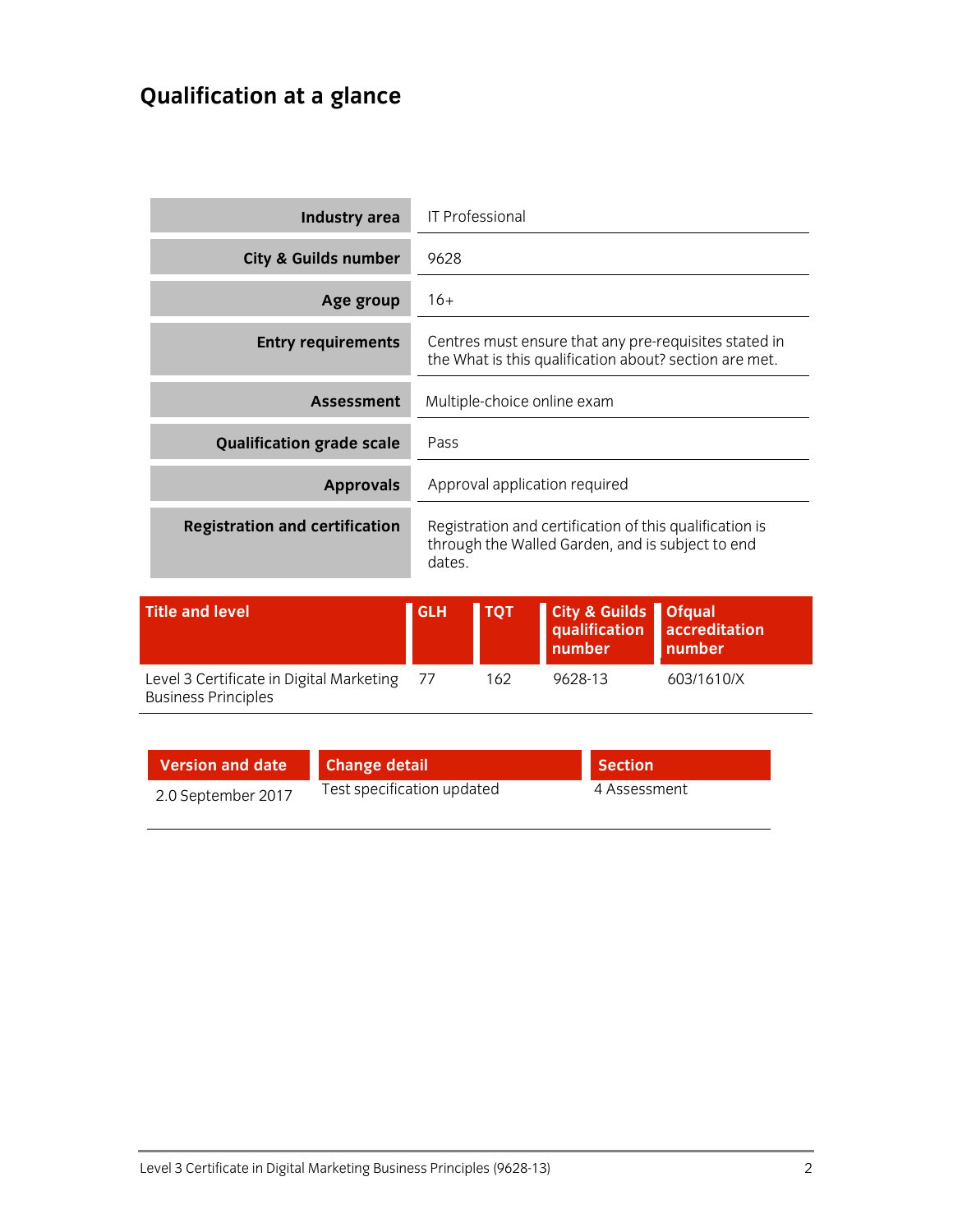## **Contents**

|              | <b>Qualification at a glance</b><br><b>Contents</b> |                                               | $\mathbf{2}$ |
|--------------|-----------------------------------------------------|-----------------------------------------------|--------------|
|              |                                                     |                                               | 3            |
| 1            | Introduction                                        |                                               | 4            |
|              |                                                     | Structure                                     | 5            |
|              |                                                     | <b>Total Qualification Time</b>               | 5            |
| $\mathbf{2}$ |                                                     | <b>Centre requirements</b>                    | 6            |
|              |                                                     | Approval                                      | 6            |
|              |                                                     | Resource requirements                         | 6            |
|              |                                                     | Learner entry requirements                    | 6            |
|              |                                                     | Age restrictions                              | 6            |
| 3            |                                                     | <b>Delivering the qualification</b>           | 7            |
|              |                                                     | Initial assessment and induction              | 7            |
|              |                                                     | Support materials                             | 7            |
| 4            | <b>Assessment</b>                                   |                                               | 8            |
|              |                                                     | Summary of assessment methods                 | 8            |
|              |                                                     | Assessment strategy                           | 8            |
| 5            | Administration                                      |                                               | 11           |
|              |                                                     | Quality assurance                             | 11           |
|              |                                                     | Enquiries about results                       | 12           |
|              |                                                     | Access arrangements and special consideration | 12           |
|              |                                                     | Other issues                                  | 13           |
| 6            | <b>Units</b>                                        |                                               | 14           |
|              |                                                     | Availability of units                         | 14           |
|              |                                                     | Structure of the units                        | 14           |
|              | <b>Unit 313</b>                                     | <b>Digital Marketing Business Principles</b>  | 15           |
|              | <b>Appendix 1</b>                                   | Sources of general information                | 23           |
|              | <b>Appendix 2</b>                                   | <b>Useful contacts</b>                        | 25           |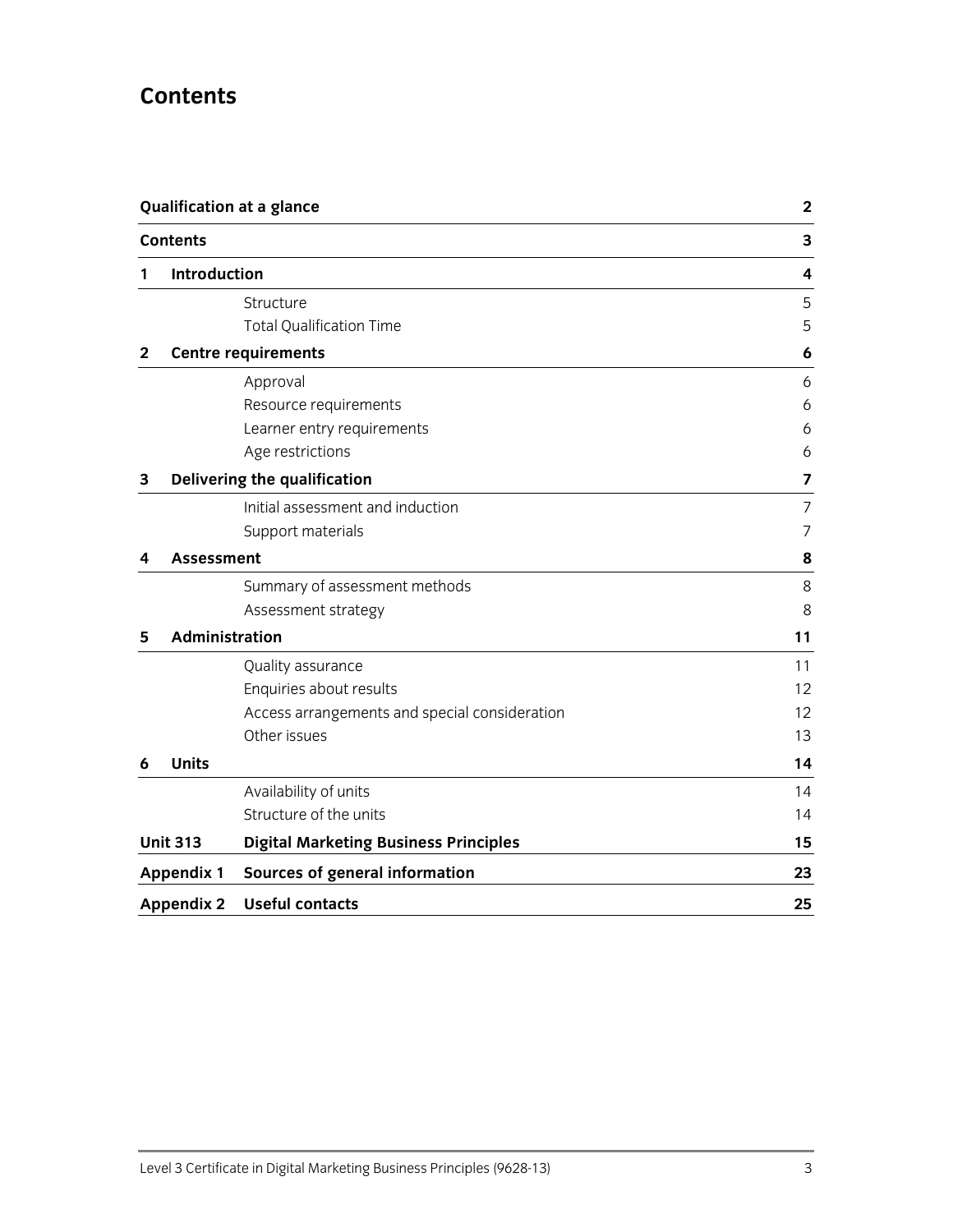## **1 Introduction**

This document tells you what you need to do to deliver the qualification:

| <b>Area</b>                                                 | <b>Digital Apprenticeships</b>                                                                                                                                                                                                                                                                                                                                                                                                                                                                                                                                                                                                                                                                                                                                                                                                                                                                                                       |
|-------------------------------------------------------------|--------------------------------------------------------------------------------------------------------------------------------------------------------------------------------------------------------------------------------------------------------------------------------------------------------------------------------------------------------------------------------------------------------------------------------------------------------------------------------------------------------------------------------------------------------------------------------------------------------------------------------------------------------------------------------------------------------------------------------------------------------------------------------------------------------------------------------------------------------------------------------------------------------------------------------------|
| Who is the qualification for?                               | This qualification is designed to support learners to<br>develop a full range of underpinning knowledge that can<br>be used in a variety of businesses and industries that<br>demonstrate confidence and transferability in a Digital<br>Technology Environment.                                                                                                                                                                                                                                                                                                                                                                                                                                                                                                                                                                                                                                                                     |
| What does the qualification cover?                          | A successful Digital Marketer will be expected to connect<br>with the right audience in the right place at the right time.<br>This qualification provides the learner with the<br>underpinning knowledge of how to create value for<br>business and customers through digital and social media<br>platforms. In this unit learners will understand the<br>specialisms that digital marketers use to acquire, convert<br>and interact with customers, and how to measure<br>success in digital marketing campaigns.<br>Some of the topics covered include:<br>The use of a wide range of digital technologies,<br>tools and platforms such as search engine optimisation,<br>Pay-Per-Click, mobile aps and web analytics<br>The different business environment and needs<br>related to digital marketing<br>Digital etiquette and communication styles<br>How to protect data across different digital and<br>social media platforms. |
| What opportunities for progression<br>are there?            | This qualification is part of the Digital Industries<br>Apprenticeship programme and are not offered as<br>standalone products.<br>On achieving this qualification the learner will have<br>completed a section of the knowledge element as part of<br>their apprenticeship journey.                                                                                                                                                                                                                                                                                                                                                                                                                                                                                                                                                                                                                                                 |
| Who did we develop the qualification<br>with?               | It was developed in collaboration with employers, sector<br>experts and training providers using the Standard as the<br>baseline. The Standards have been created by The Tech<br>Partnership and their Employer Groups for the specific<br>areas. The qualification embodies the required learning<br>for an apprentice to have the opportunity to successfully<br>gain the relevant knowledge for their chosen career path<br>in a Digital Technology environment.                                                                                                                                                                                                                                                                                                                                                                                                                                                                  |
| Is it part of an apprenticeship<br>framework or initiative? | Yes - Digital Marketer (9648-04)                                                                                                                                                                                                                                                                                                                                                                                                                                                                                                                                                                                                                                                                                                                                                                                                                                                                                                     |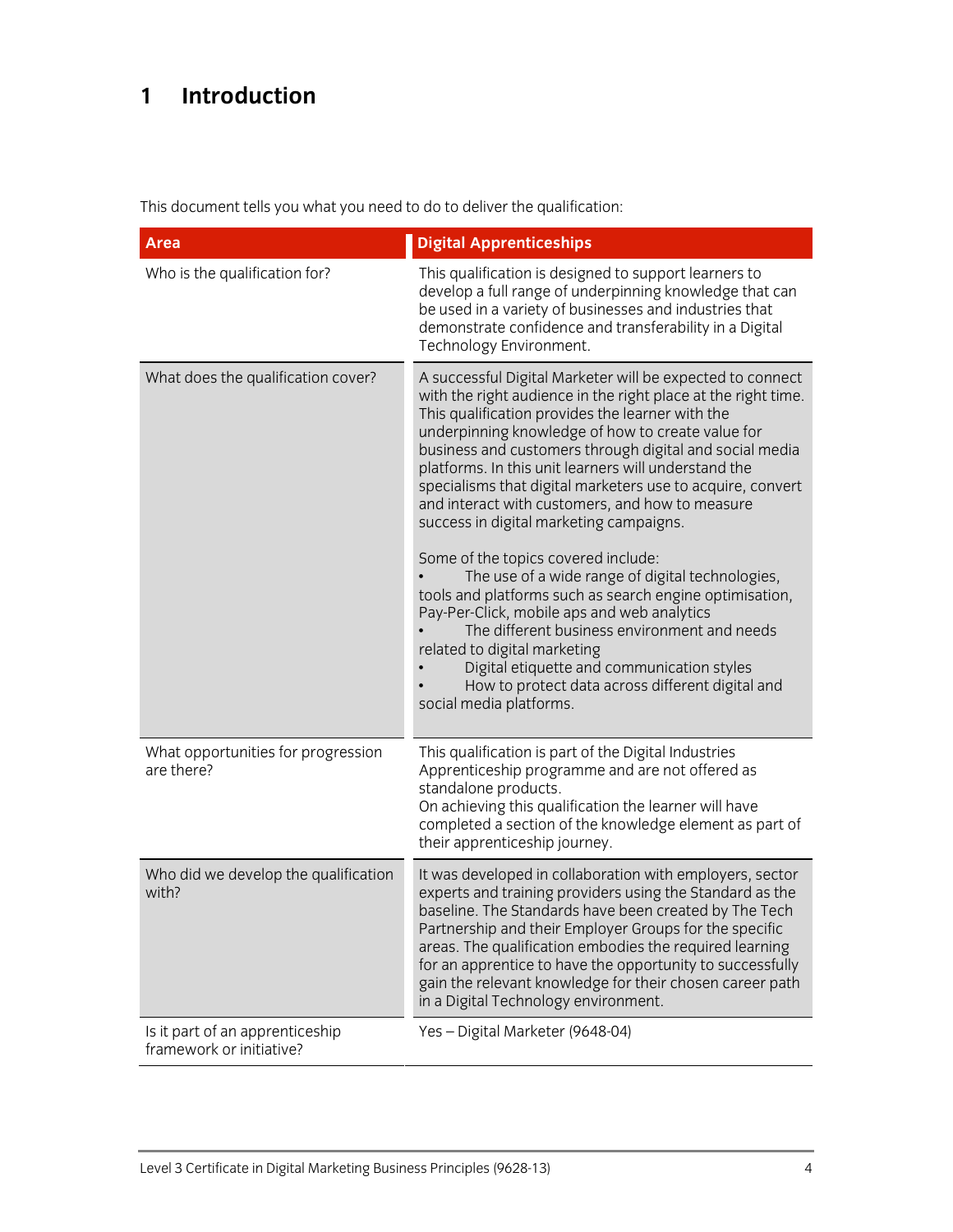#### **Structure**

#### **Total Qualification Time**

Total Qualification Time (TQT) is the number of notional hours which represents an estimate of the total amount of time that could reasonably be expected for a learner to achieve and demonstrate the achievement of the level of attainment necessary for the award of a qualification.

TQT is comprised of the following two elements:

- The number of hours which an awarding organisation has assigned to a qualification for Guided Learning, and
- an estimate of the number of hours a Learner will reasonably be likely to spend in preparation, study or any other form of participation in education or training, including assessment, which takes place as directed by - but, unlike Guided Learning, not under the Immediate Guidance or Supervision of - a lecturer, supervisor, tutor or other, appropriate provider of education or training.

| <b>Title and level</b>                                                 | <b>GLH</b> | <b>TOT</b> |  |
|------------------------------------------------------------------------|------------|------------|--|
| Level 3 Certificate in Digital<br><b>Marketing Business Principles</b> |            | 162        |  |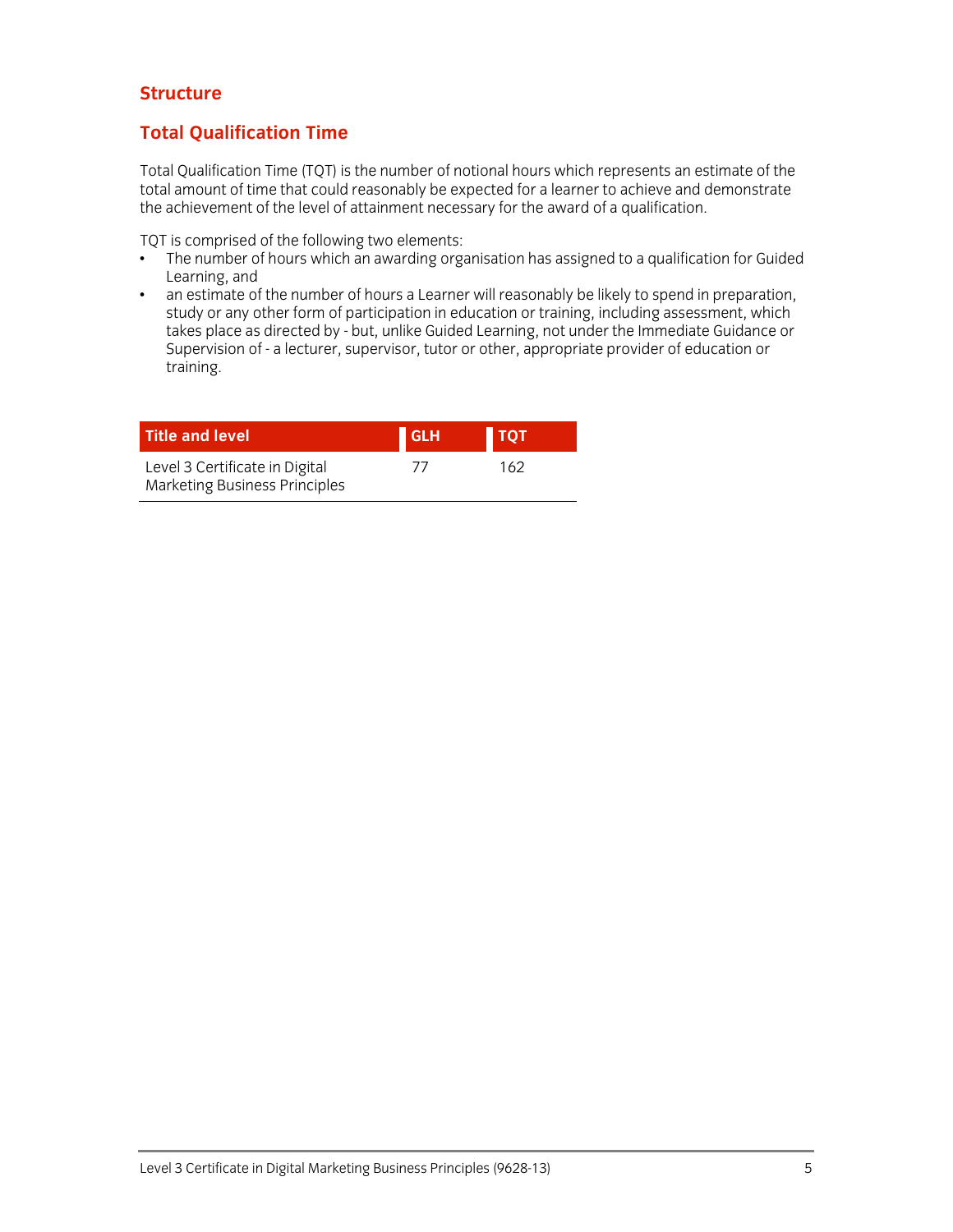## **2 Centre requirements**

#### **Approval**

If your Centre is approved to offer the existing Digital Apprenticeships at Level 3 or above then you can apply for the new 9648 Digital Apprenticeships approval using the fast track approval form, available from the City & Guilds website.

Centres should use the fast track form if:

- there have been no changes to the way the qualifications are delivered, and
- they meet all of the approval criteria in the fast track form guidance notes.

Fast track approval is available for 12 months from the launch of the qualification. After 12 months, the Centre will have to go through the standard Qualification Approval Process. The centre is responsible for checking that fast track approval is still current at the time of application.

To offer these qualifications, new centres will need to gain both centre and qualification approval. Please refer to the Centre Manual - Supporting Customer Excellence for further information.

Centre staff should familiarise themselves with the structure, content and assessment requirements of the qualifications before designing a course programme.

#### **Resource requirements**

#### *Centre staffing*

Staff delivering these qualifications must be able to demonstrate that they meet the following occupational expertise requirements. They should:

- be occupationally competent or technically knowledgeable in the area[s] for which they are delivering training and/or have experience of providing training. This knowledge must be to the same level as the training being delivered
- have recent relevant experience in the specific area they will be assessing
- have credible experience of providing training.

Centre staff may undertake more than one role, eg tutor and assessor or internal verifier, but cannot internally verify their own assessments.

#### **Learner entry requirements**

City & Guilds does not set entry requirements for these qualifications. However, centres must ensure that candidates have the potential and opportunity to gain the qualifications successfully.

#### **Age restrictions**

City & Guilds cannot accept any registrations for learners under 16 as these qualifications are not approved for learners under 16.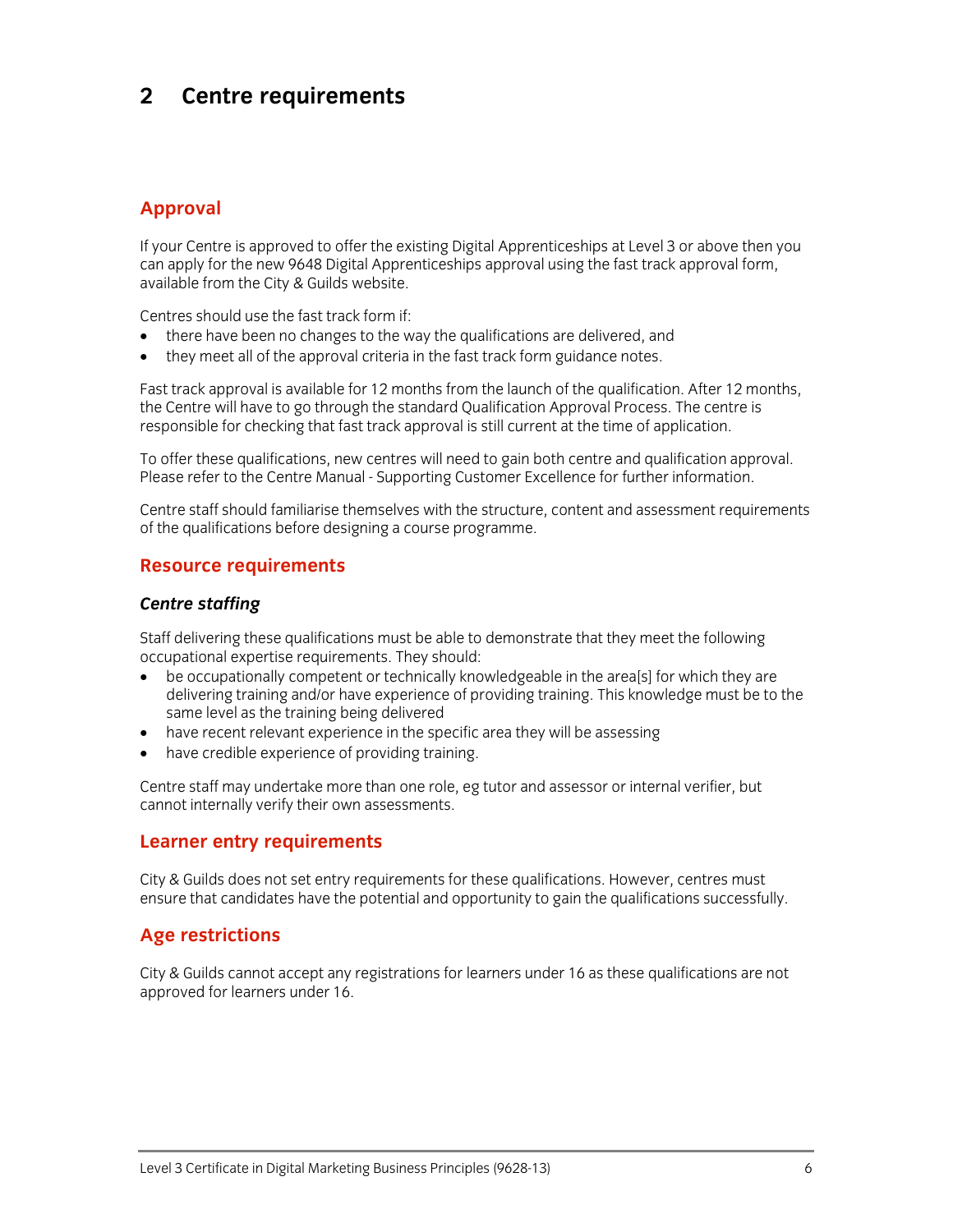## **3 Delivering the qualification**

#### **Initial assessment and induction**

An initial assessment of each candidate should be made before the start of their programme to identify:

- if the candidate has any specific training needs
- support and guidance they may need when working towards their qualifications
- any units they have already completed, or credit they have accumulated which is relevant to the qualifications
- the appropriate type and level of qualification.

We recommend that centres provide an induction programme so the candidate fully understands the requirements of the qualification[s], their responsibilities as a candidate, and the responsibilities of the centre. This information can be recorded on a learning contract.

#### **Support materials**

#### *Recording documents*

Candidates and centres may decide to use a paper-based or electronic method of recording evidence.

City & Guilds endorses several ePortfolio systems, including our own, Learning Assistant, an easy-touse and secure online tool to support and evidence learners' progress towards achieving qualifications. Further details are available at: www.cityandguilds.com/eportfolios.

City & Guilds has developed a set of *Recording forms* including examples of completed forms, for new and existing centres to use as appropriate. Recording forms are available on the City & Guilds website.

Although new centres are expected to use these forms, centres may devise or customise alternative forms, which must be approved for use by the external verifier, before they are used by candidates and assessors at the centre. Amendable (MS Word) versions of the forms are available on the City & Guilds website.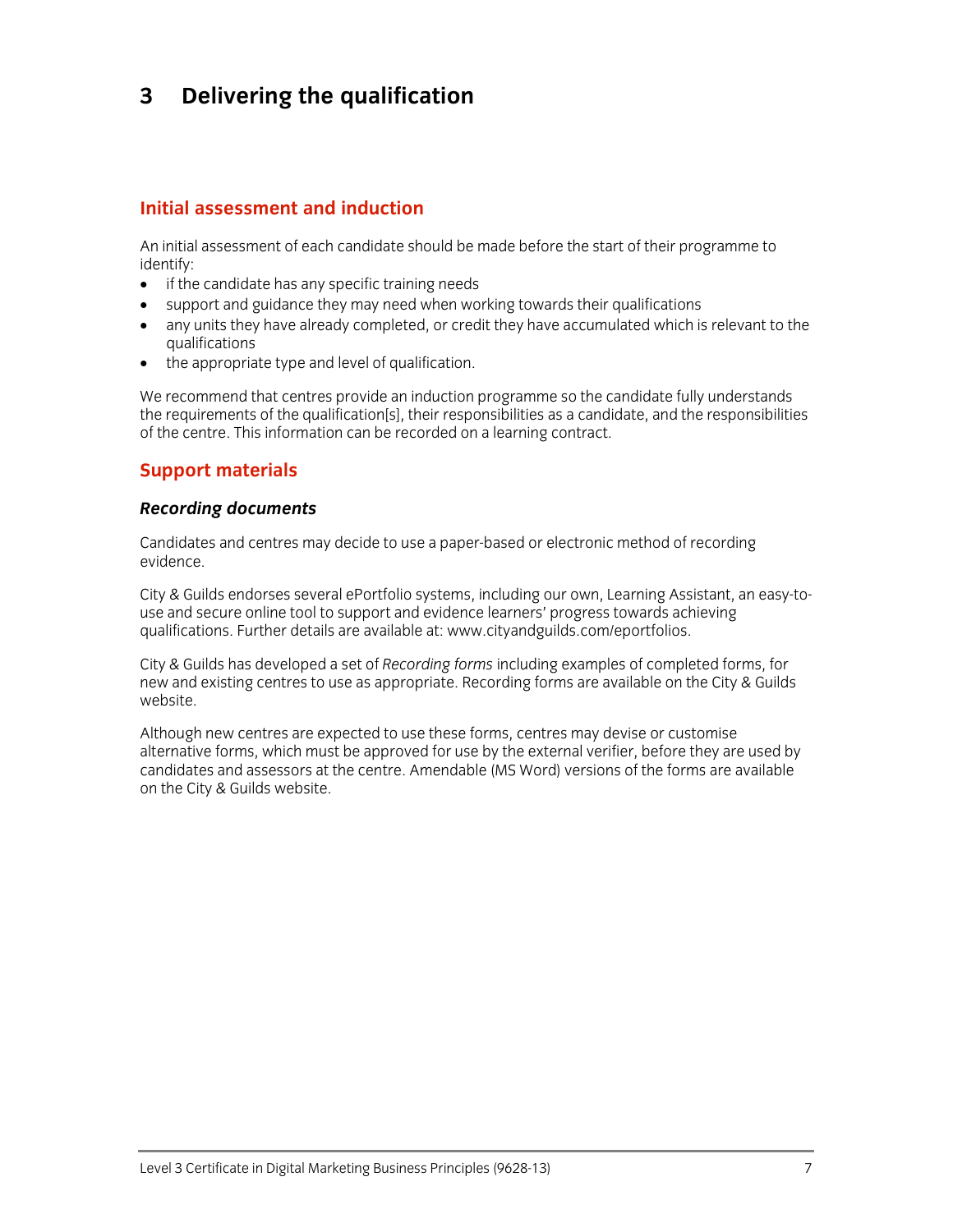### **4 Assessment**

#### **Summary of assessment methods**

#### *Candidates must:*

successfully complete one evolve test for the unit

#### *Available assessments/assignments*

City & Guilds has written the following assessments to use with this qualification:

• evolve tests

| <b>Assessment Types</b> |                                                    |                   |                                         |
|-------------------------|----------------------------------------------------|-------------------|-----------------------------------------|
| <b>Unit</b>             | <b>Title</b>                                       | Assessment method | Where to obtain assessment<br>materials |
| 313                     | Digital Marketing<br><b>Business</b><br>Principles | Evolve Test       | Please see www.cityandguilds.com        |

#### **Assessment strategy**

Tables and content pertaining to the assessment strategy

#### *Test Specifications*

The way the knowledge is covered by each test is laid out in the table below:

**Assessment type:** Multiple-choice online test **Assessment conditions:** Invigilated examination conditions **Number of questions:** 30 **Duration:** 1 hour **Pass mark:** 70% **Grading:** Pass/Fail

| Test: 9628-313                                                                                                  | <b>Digital Marketing Business</b><br><b>Principles</b>      |                            |
|-----------------------------------------------------------------------------------------------------------------|-------------------------------------------------------------|----------------------------|
| <b>Learning Outcome</b>                                                                                         | <b>Topic</b>                                                | <b>Number of questions</b> |
| 01 Understand the specialist areas<br>and characteristics of digital<br>marketing and social media<br>platforms | 1.1 Search engine marketing /<br>Search engine optimisation | 8                          |
|                                                                                                                 | 1.2 Content creation / Tools /<br>Posting                   | 4                          |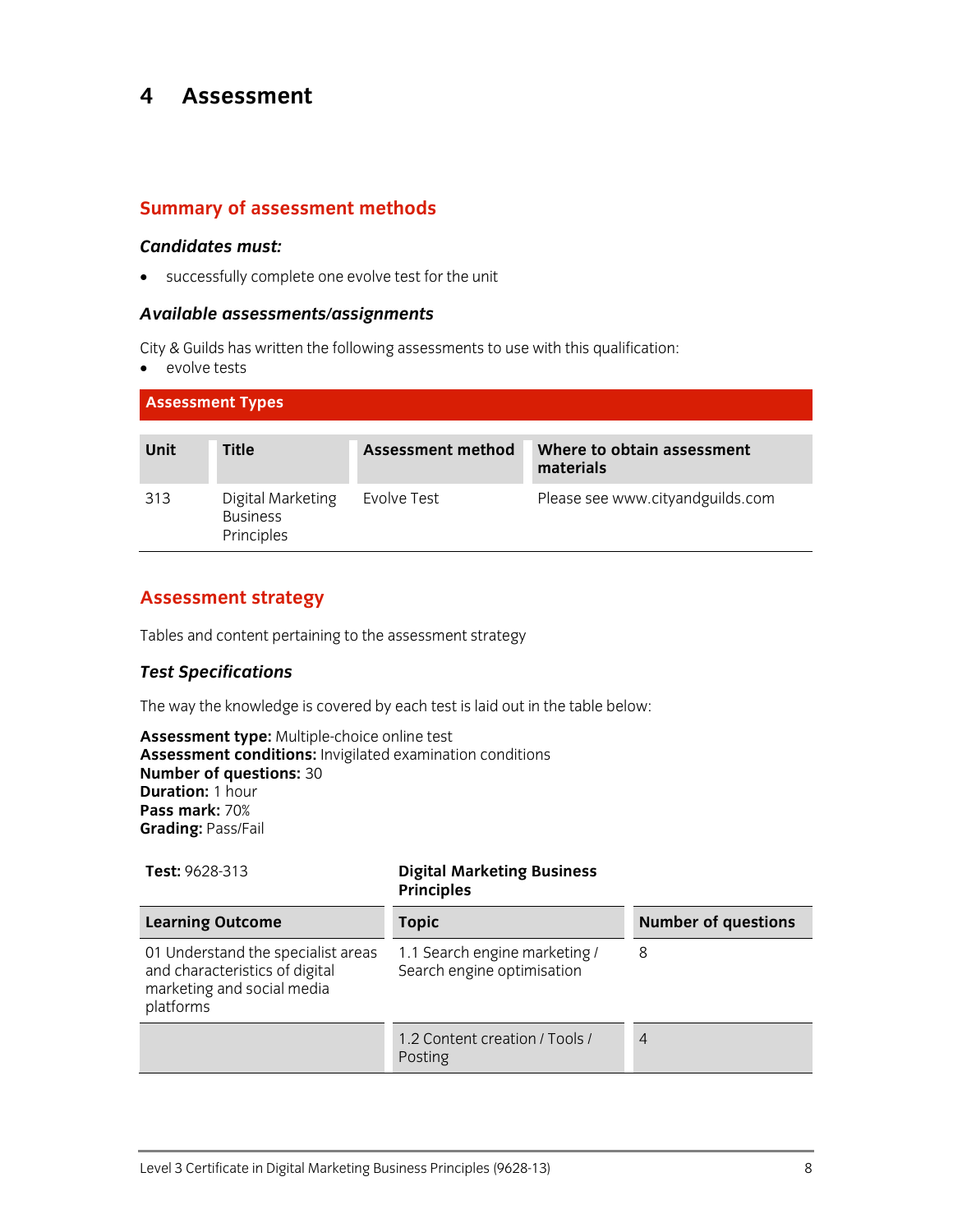| Per-Click (PPC) campaign                                                                                                                                                                 |                              |
|------------------------------------------------------------------------------------------------------------------------------------------------------------------------------------------|------------------------------|
| 1.4 The learner can summarise<br>the positives and negatives of all<br>platforms including the<br>strengths and limitations of<br>digital and social media                               | $\overline{2}$               |
| 1.5 The learner will be able to<br>understand how audience and<br>competition influence digital<br>platforms in the working<br>environment                                               | 1                            |
| 2.1 The learner will be able to<br>explain how digital marketing<br>teams work in conjunction with<br>other business functions                                                           | $\overline{2}$               |
| 2.2 The learner will know how to<br>keep up with the latest industry<br>developments and changes as<br>part of professional<br>development                                               | 1                            |
| 3.1 The learner will be able to<br>understand "the rules" of social<br>media / 3.2 The learner will be<br>able to understand how to<br>communicate effectively using<br>digital channels | $\mathbf{1}$                 |
| 3.3 The learner will have an<br>awareness of how building<br>relationships through<br>conversation can assist the sales<br>process                                                       | 1                            |
| 3.4 The learner will be able to<br>understand the importance of<br>branding and its impact.                                                                                              | 1                            |
| 3.5 The learner will be able to<br>understand how to use hash<br>tags in social media content                                                                                            | 1                            |
| 4.1 The learner will be able to<br>recognise threats to digital<br>information                                                                                                           | $\overline{2}$               |
| 4.2 The learner will be able to<br>explain the scope of the legal<br>requirements in digital<br>marketing                                                                                | 2                            |
| 4.3 The learner will understand<br>the key features, importance                                                                                                                          | $\mathbf{1}$                 |
|                                                                                                                                                                                          | how and why to create a Pay- |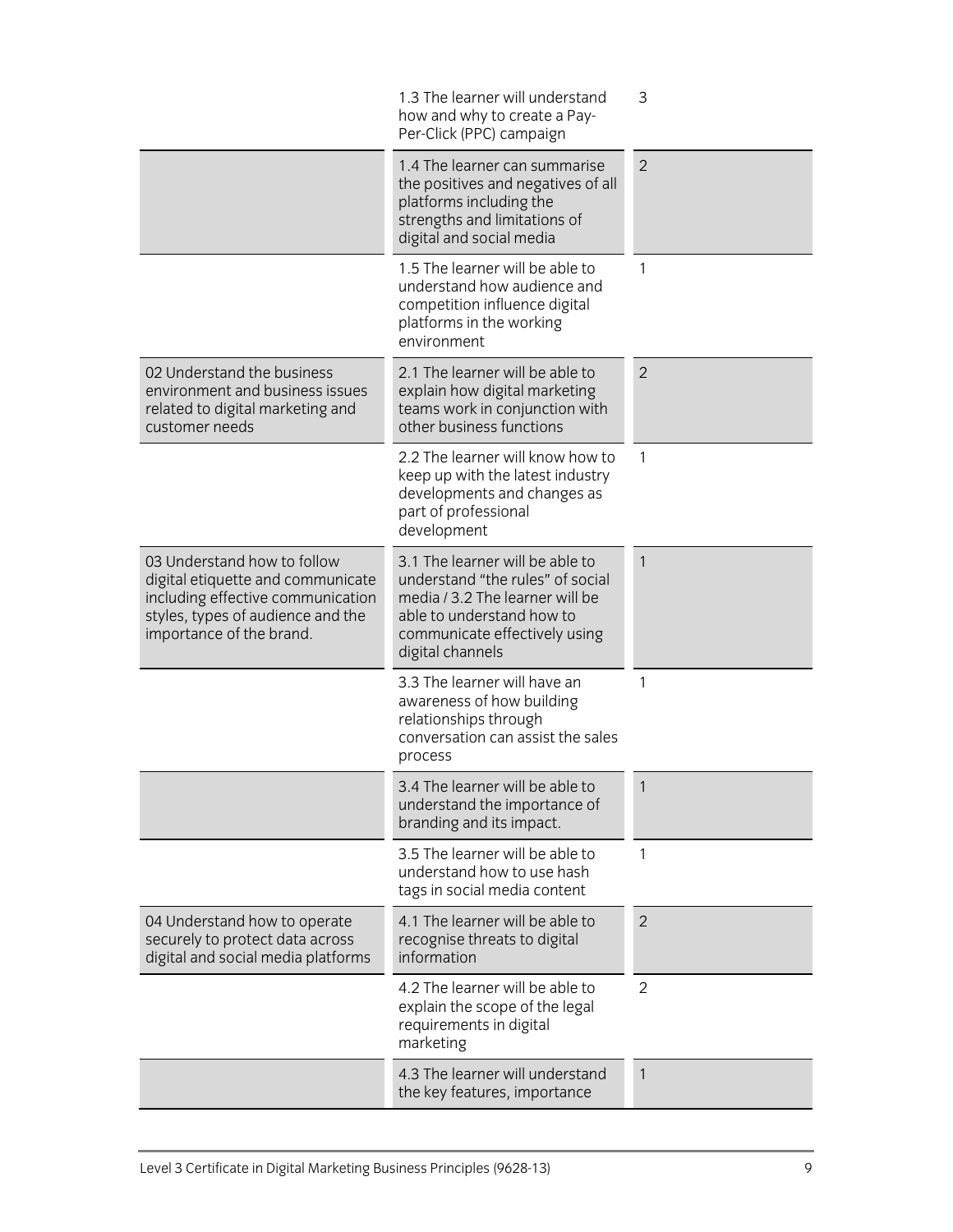| and impact of organisational<br>security policies and procedures |    |
|------------------------------------------------------------------|----|
| <b>Total questions</b>                                           | 30 |

### *Recognition of prior learning (RPL)*

Recognition of prior learning means using a person's previous experience, or qualifications which have already been achieved, to contribute to a new qualification.

For this qualification, RPL is not allowed.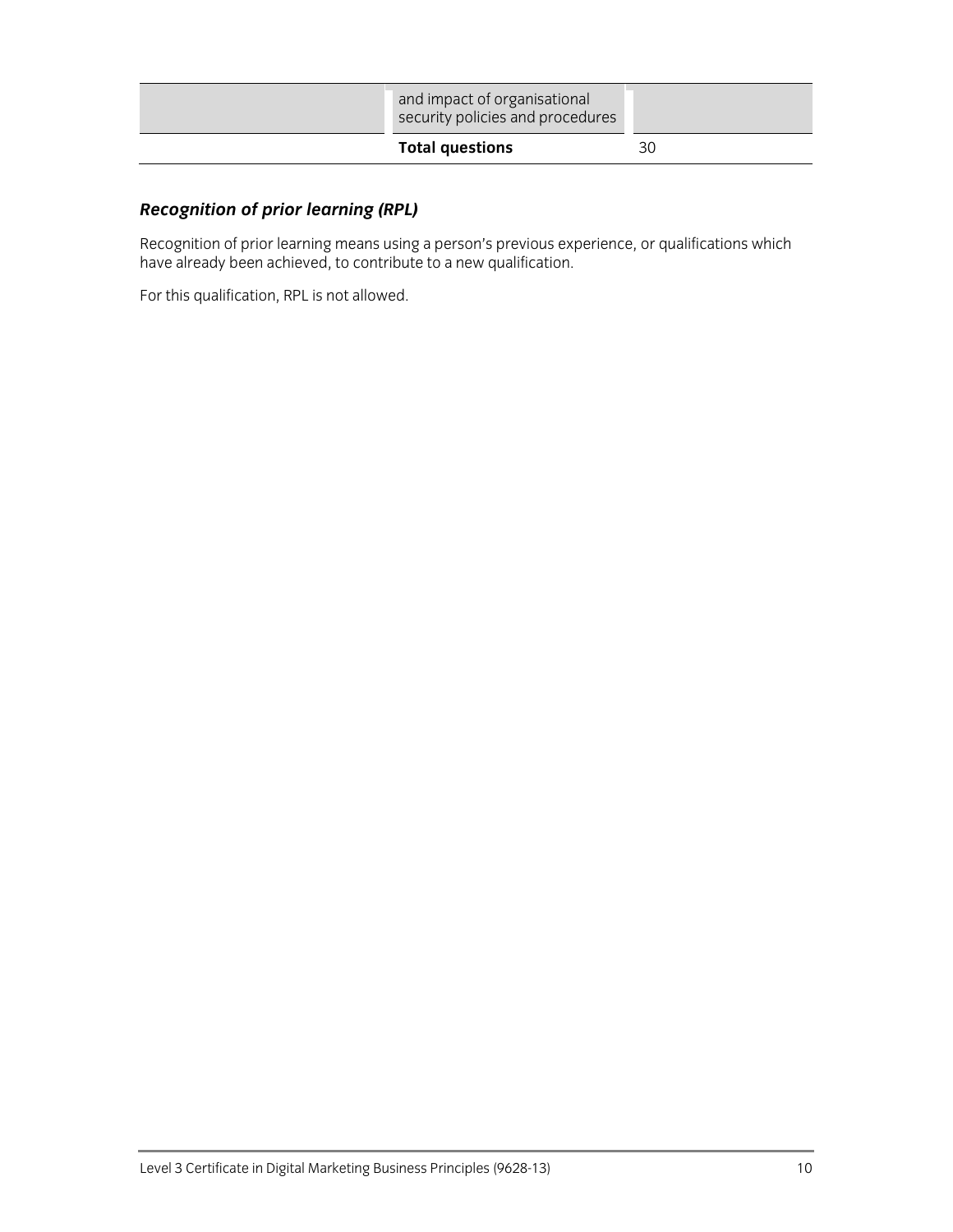## **5 Administration**

#### **Quality assurance**

#### *Quality assurance of assessments*

Centres must use the provided documentation, unless otherwise agreed, to ensure that all of the appropriate information is available for moderation processes. Centres may devise additional documentation/forms to support those provided by City & Guilds.

If a learner's work is selected for external moderation, samples of work must be made available as detailed in the moderation handbook.

#### *Internal quality assurance*

Registered centres must have effective quality assurance systems to ensure optimum delivery and assessment of qualifications. Quality assurance includes initial centre registration by City & Guilds and the centre's own internal procedures for monitoring quality. Centres are responsible for internal quality assurance and City & Guilds is responsible for external quality assurance.

Standards and rigorous quality assurance are maintained by the use of:

- internal quality assurance
- City & Guilds external moderation.

In order to carry out the quality assurance role, Internal Quality Assurers must have appropriate teaching and vocational knowledge and expertise. For more information on the requirements, refer to Section 2 of this handbook.

To meet the quality assurance criteria for this qualification, the centre must ensure that the following procedures are followed:

- the setting of the internally set and marked assessment against the specification
- training in the use of the assessment grids
- completion by the person responsible for internal standardisation of the Centre Declaration Sheet to confirm that internal standardisation has taken
- the completion by learners and supervisors/assessors of the record form for each learner's work.

#### *External quality assurance*

External quality assurance is provided by the two stage moderation system described in Section 6. External moderation of internally assessed work is carried out to ensure that assessment is valid and reliable, and that there is good assessment practice in centres and that standards are maintained.

In order to carry out their quality assurance role, external moderators must have appropriate teaching and vocational knowledge and expertise. City & Guilds will appoint external moderators and will ensure that they attend regular training and development meetings designed to keep them up to date, to ensure standardisation of all assessments and to share good practice.

External moderators will:

- provide advice and support to staff in centres
- ensure the quality and consistency of assessments within and between centres and over time by the use of systematic sampling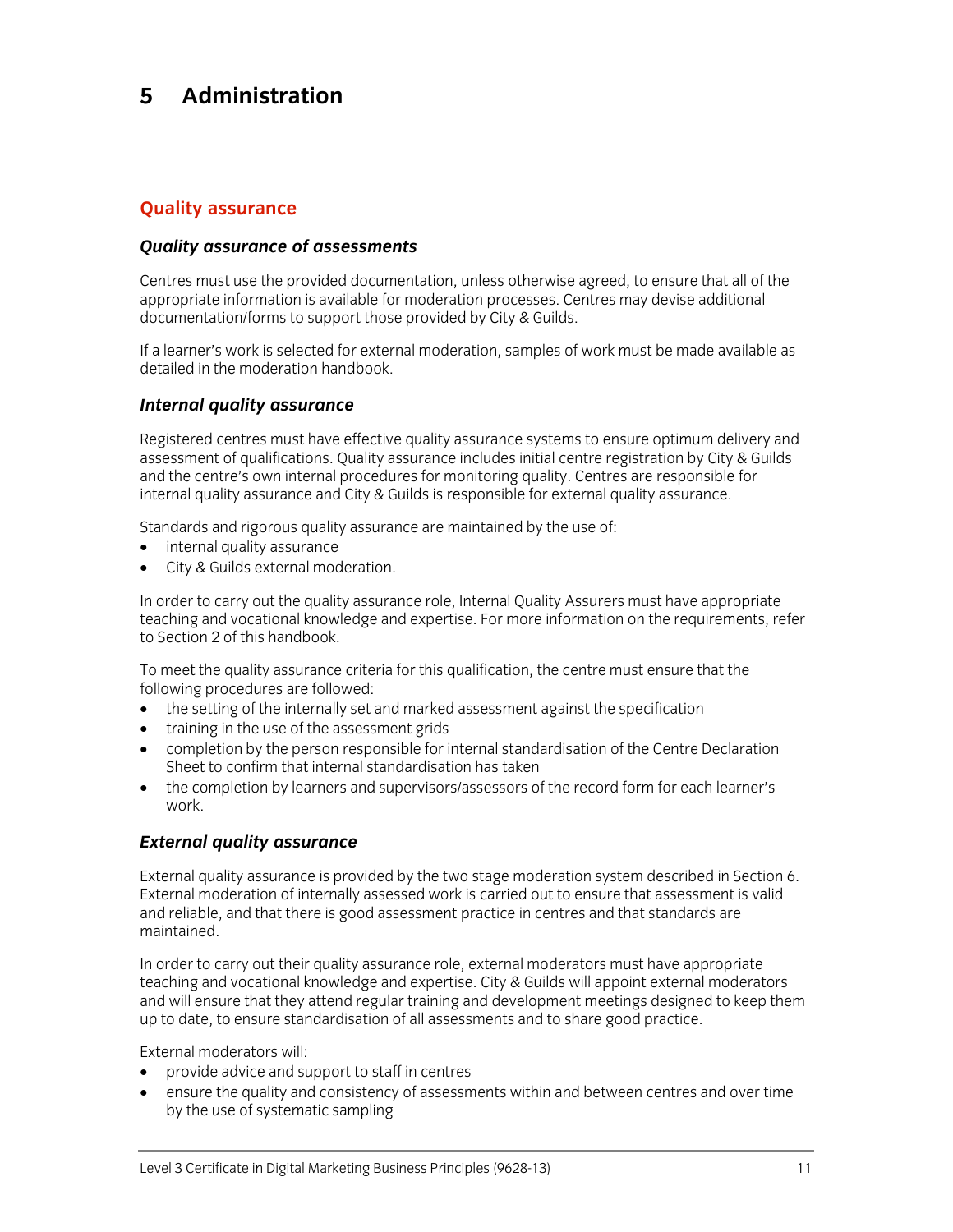- regularly visit centres to ensure that they continue to meet the centre registration requirements of City & Guilds
- provide feedback to centres and to City & Guilds.

City & Guilds requires the Head of Centre to:

- facilitate any inspection of the Centre which is undertaken on behalf of City & Guilds
- make secure arrangements to receive, check and keep examination material secure at all times, maintain the security of City & Guilds confidential material from receipt to the time when it is no longer confidential and keep scripts secure from the time they are collected from the candidates to their dispatch to City & Guilds.

#### **Enquiries about results**

The services available for enquiries about results include a clerical check and re-moderation of internally assessed work. Requests must be submitted within the specified period after the publication of results for individual assessments.

In cases where a post-results enquiry reveals inaccurate assessment, the result may be confirmed, raised or lowered.

For further details of enquiries about results services, please consult the current version of the JCQ Post-Results Services booklet.

#### *Re-sits and shelf-life of assessment results*

Assessment results remain available to count towards certification, whether or not they have already been used, as long as the specification is still valid.

Learners who have failed an assessment or wish to re-take it in an attempt to improve their grade, can re-sit this assessment once only. If the assessment is internally assessed, then the resubmitted assignment must be a new piece of work and cannot be an amended version of the original submission. The best result will count towards the final qualification.

#### **Access arrangements and special consideration**

We have taken note of the provisions of equalities legislation in developing and administering this specification.

We follow the guidelines in the Joint Council for Qualifications (JCQ) document: Regulations and Guidance Relating to Candidates who are Eligible for Adjustments in Examination GCSE, GCE, GNVQ, AEA, Entry Level, Basic Skills & Key Skills Access Arrangements and Special Consideration. This is published on the JCQ website: http://www.jcq.org.uk/access\_arrangements/

#### *Access arrangements*

We can make arrangements so that learners with disabilities, special educational needs and temporary injuries can access the assessment. These arrangements must be made before the examination. For example, we can produce a Braille paper for a learner with visual impairment.

#### *Special consideration*

We can give special consideration to learners who have had a temporary illness, injury or indisposition at the time of the examination. Where we do this, it is given after the examination.

Applications for either access arrangements or special consideration should be submitted to City & Guilds by the Examinations Officer at the centre.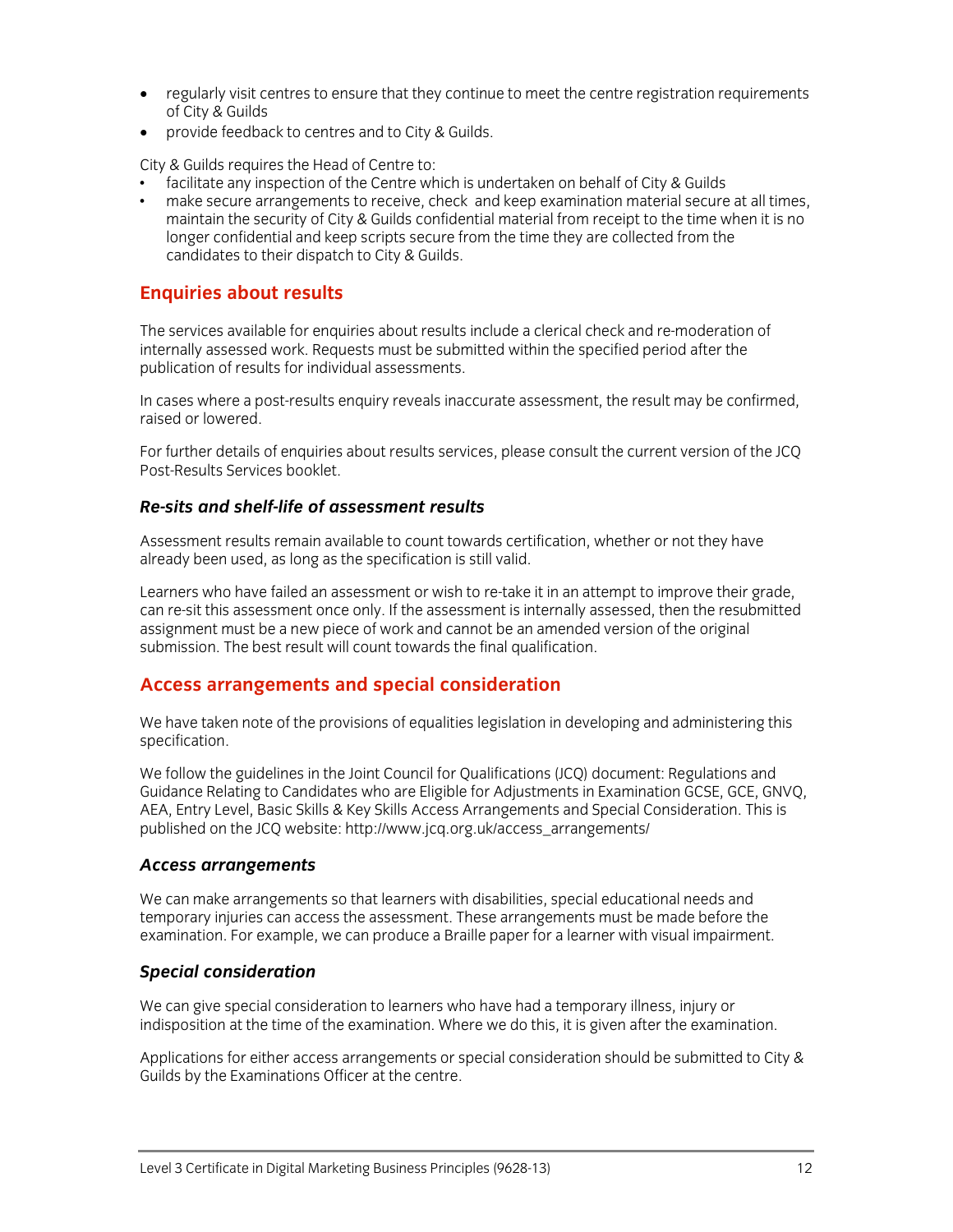#### *Language of examinations*

We will provide this specification in English only.

#### **Other issues**

#### *European Dimension*

City & Guilds has taken account of the 1988 Resolution of the Council of the European Community in preparing this specification and associated specimen units.

#### *Environmental Education*

City & Guilds has taken account of the 1988 Resolution of the Council of the European Community and the Report Environmental Responsibility: An Agenda for Further and Higher Education 1993 in preparing this specification and associated specimen units.

#### *Avoidance of bias*

City & Guilds has taken great care in the preparation of this specification and specimen units to avoid bias of any kind.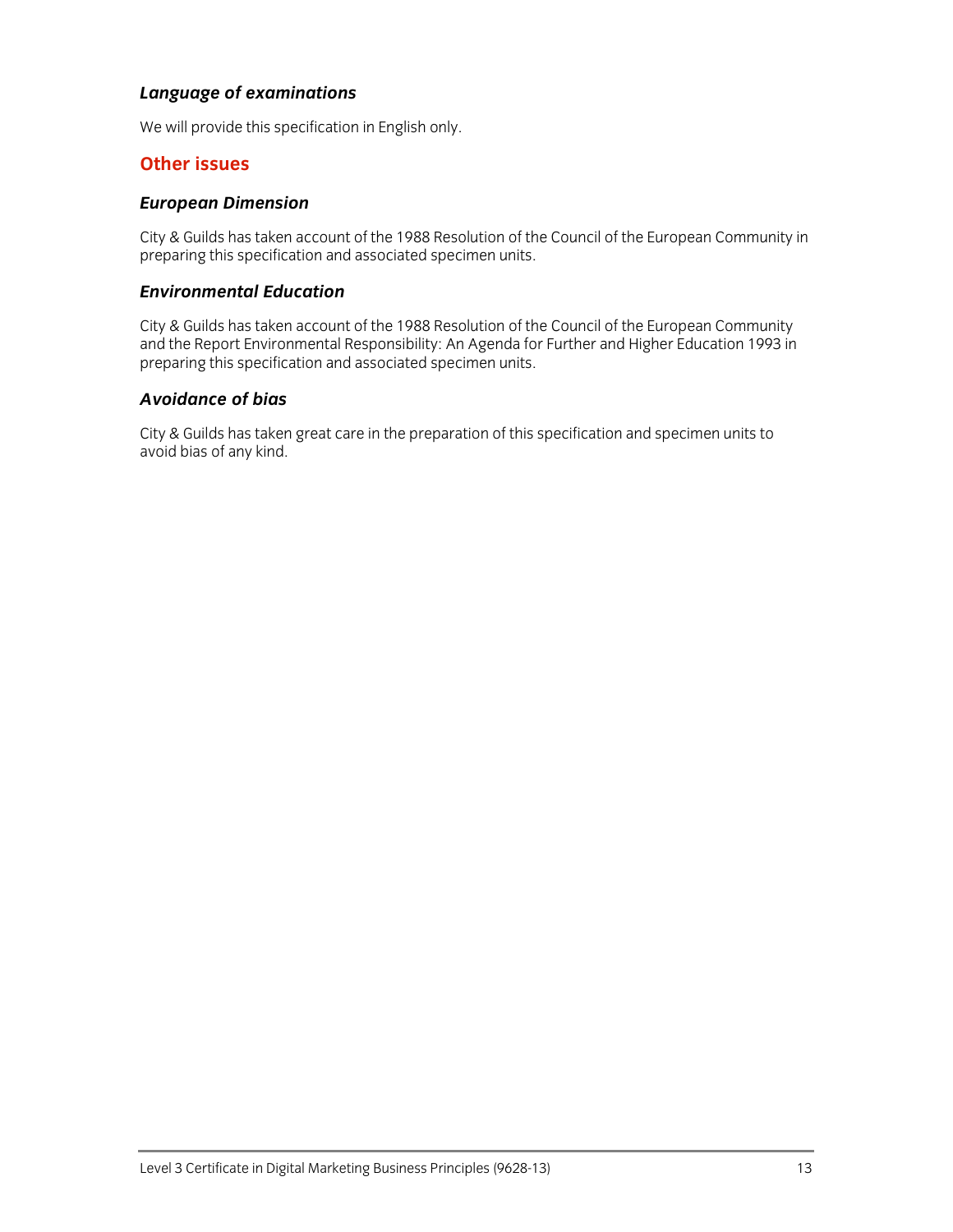## **6 Units**

#### **Availability of units**

Some of the units can be found in a separate document.

#### **Structure of the units**

These units each have the following:

- City & Guilds reference number
- Title
- Level
- Guided learning hours (GLH)
- Learning outcomes

Centres must deliver the full breadth of the range. Specialist equipment or commodities may not be available to all centres, so centres should ensure that their delivery covers their use. This may be covered by a practical demonstration (e.g. video). For the practical assessments for this qualification, centres should ensure that there are sufficient resources to complete the task but are not required to use all the equipment or commodities in the range.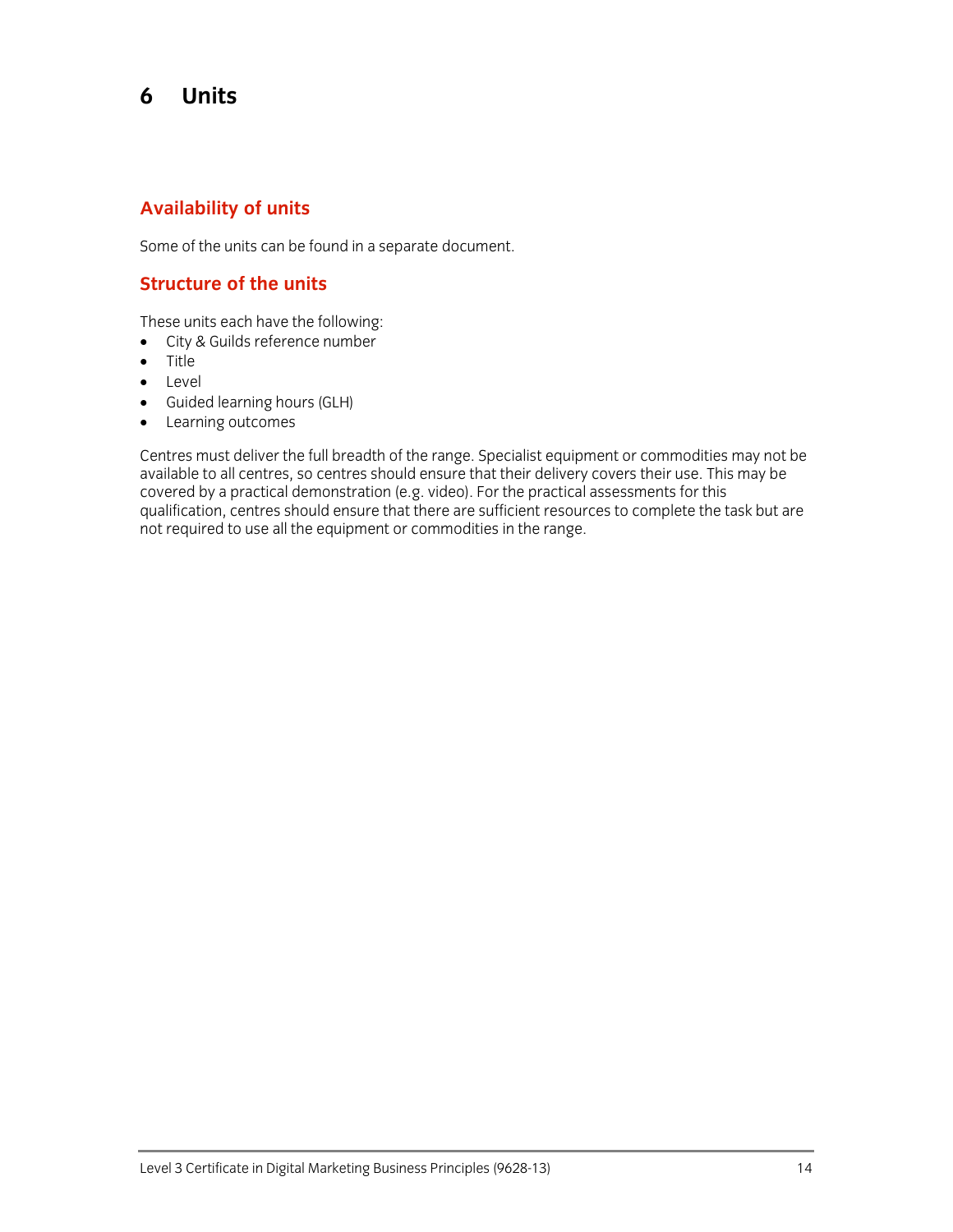## **Unit 313 Digital Marketing Business Principles**

| <b>Unit level:</b> Level 3 |  |
|----------------------------|--|
| <b>GLH</b> 77              |  |

#### **Learning outcomes**

In this unit, learners will be able to

- 1 Understand the specialist areas and characteristics of digital marketing and social media platforms
- 2 Understand the business environment and business issues related to digital marketing and customer needs
- 3 Understand how to follow digital etiquette and communicate including effective communication styles, types of audience and the importance of the brand.
- 4 Understand how to operate securely to protect data across digital and social media platforms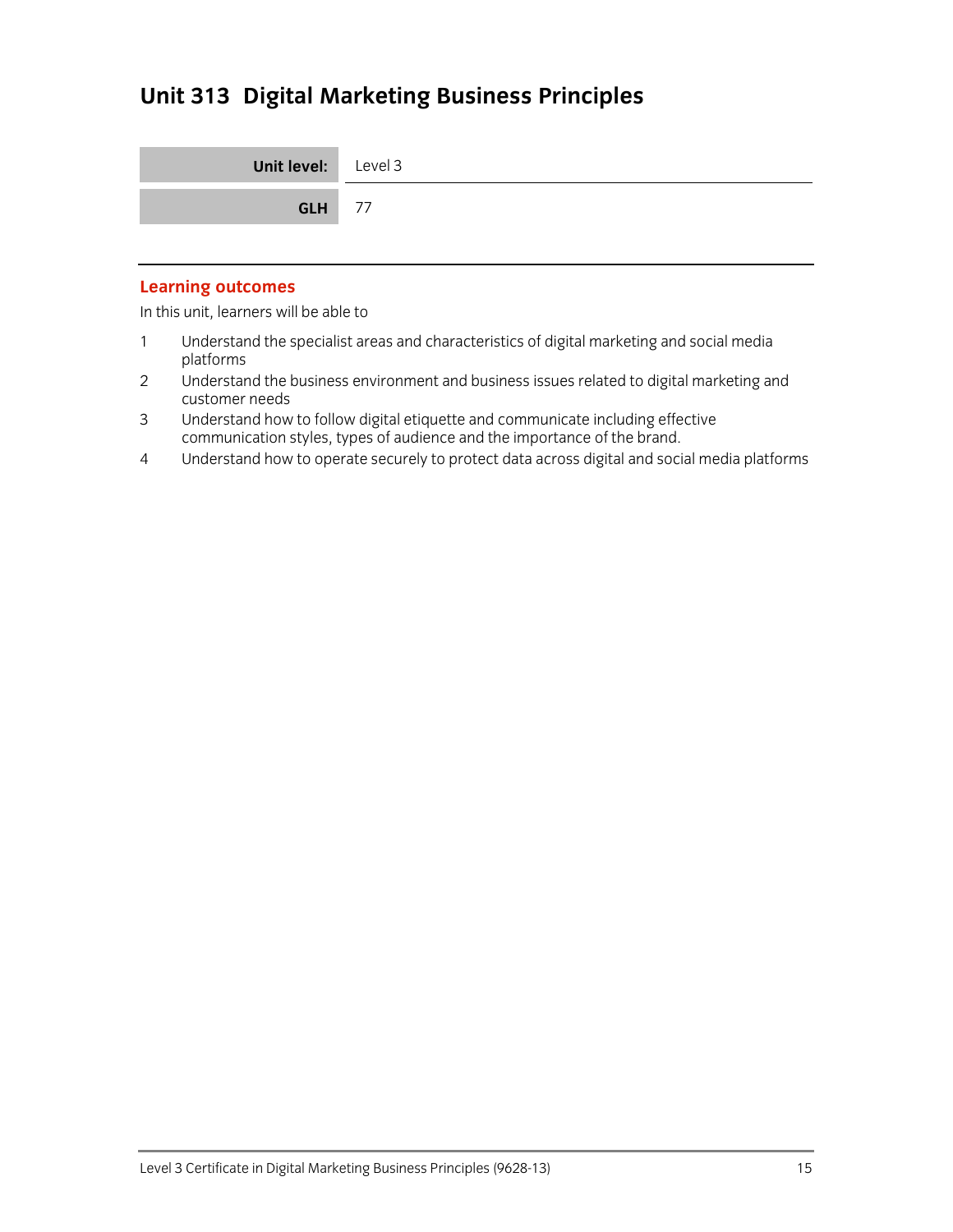#### **Scope of content**

This section gives details of the scope of content to be covered in the teaching of the unit to ensure that all the learning outcomes can be achieved.

#### **Learning outcome**

1 Understand the specialist areas and characteristics of digital marketing and social media platforms

#### **Topics**

- 1.1 Digital marketing specialisms
- 1.2 Content, tools and posting
- 1.3 Pay-per-click
- 1.4 Features, limitations and risks
- 1.5 Audience and competition influence

In this learning outcome, the learner will explore the principles of the digital marketing specialist areas and the tools that are available and understand how these can work together to achieve marketing goals.

#### **Topic 1.1**

The learner will be able to understand the principles of the following specialist areas:

- Search engine marketing
- Search Engine Optimisation (SEO)
	- o SEO techniques
	- o Social Media Optimisation (SMO)
	- o Link building
- Pay-per-click
- Email marketing
- Web analytics and metrics
- Mobile apps
- How specialist areas work together
	- o The importance of a multi-channel and integrated approach

#### **Topic 1.2**

- Content creation
	- o Content marketing methods (blog posts, video, social)
	- o Business benefits of new content (valuable content gets shared)
	- o Factors to consider when creating new content (technology, skills, audience, cost, keyword rich content)
- Tools
	- o Available tools ( analytics, social, website, Customer Relationship Management (CRM))
	- o Selecting the most appropriate tools (technology, skills, audience, cost, content)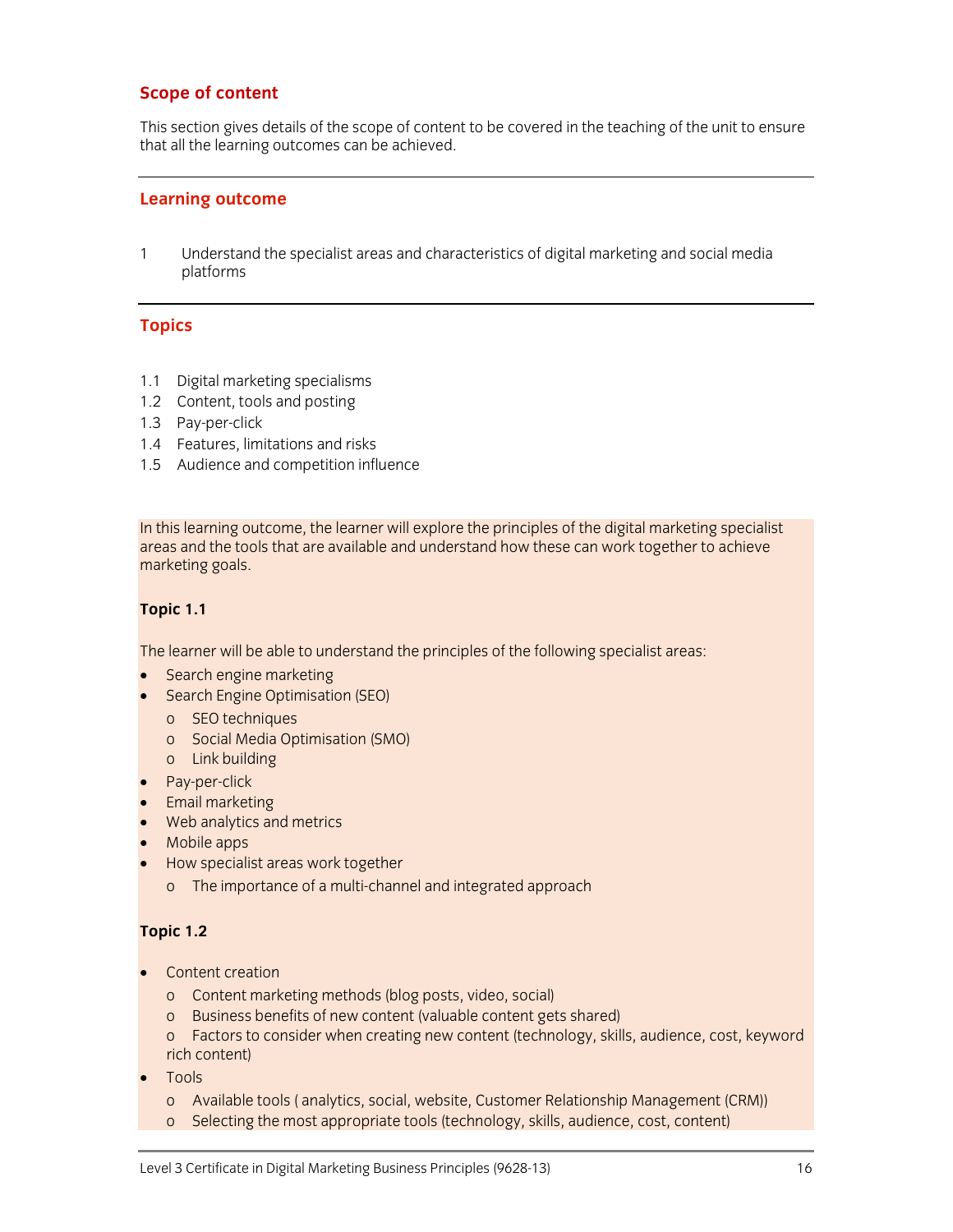- o How to learn and practice with tools
- Posting
	- o Social media platforms (Facebook, Instagram, Twitter)
	- o Scheduling social media using a calendar
	- o Social media management tools (Hootsuite, Tweetdeck, Buffer)

#### **Topic 1.3**

The learner will understand how and why to create a Pay-Per-Click (PPC) campaign.

- Benefits and consequences of paid ads to a business
- **Process of creating a campaign** 
	- o Keywords (phrases, search volume and competition, keyword planner tool, negative keywords)
	- o Ad text (policies, relevance, call to action, extensions)
- Landing page
- Quality score

#### **Topic 1.4**

The learner can summarise the positives and negatives of all platforms including the strengths and limitations of digital and social media.

- Associated costs
- Risks
- Selecting main platforms
	- o features and limitations

#### **Topic 1.5**

The learner will be able to understand how audience and competition influence digital platforms in the working environment.

- Awareness of competitors' online presence
- Audience demographics
- Audience use of the tools

#### **Learning outcome**

2 Understand the business environment and business issues related to digital marketing and customer needs

#### **Topics**

- 2.1 How teams interact within a business
- 2.2 Industry developments

In this learning outcome, the learner will understand how to respond to the business environment and business issues related to digital marketing and customer needs.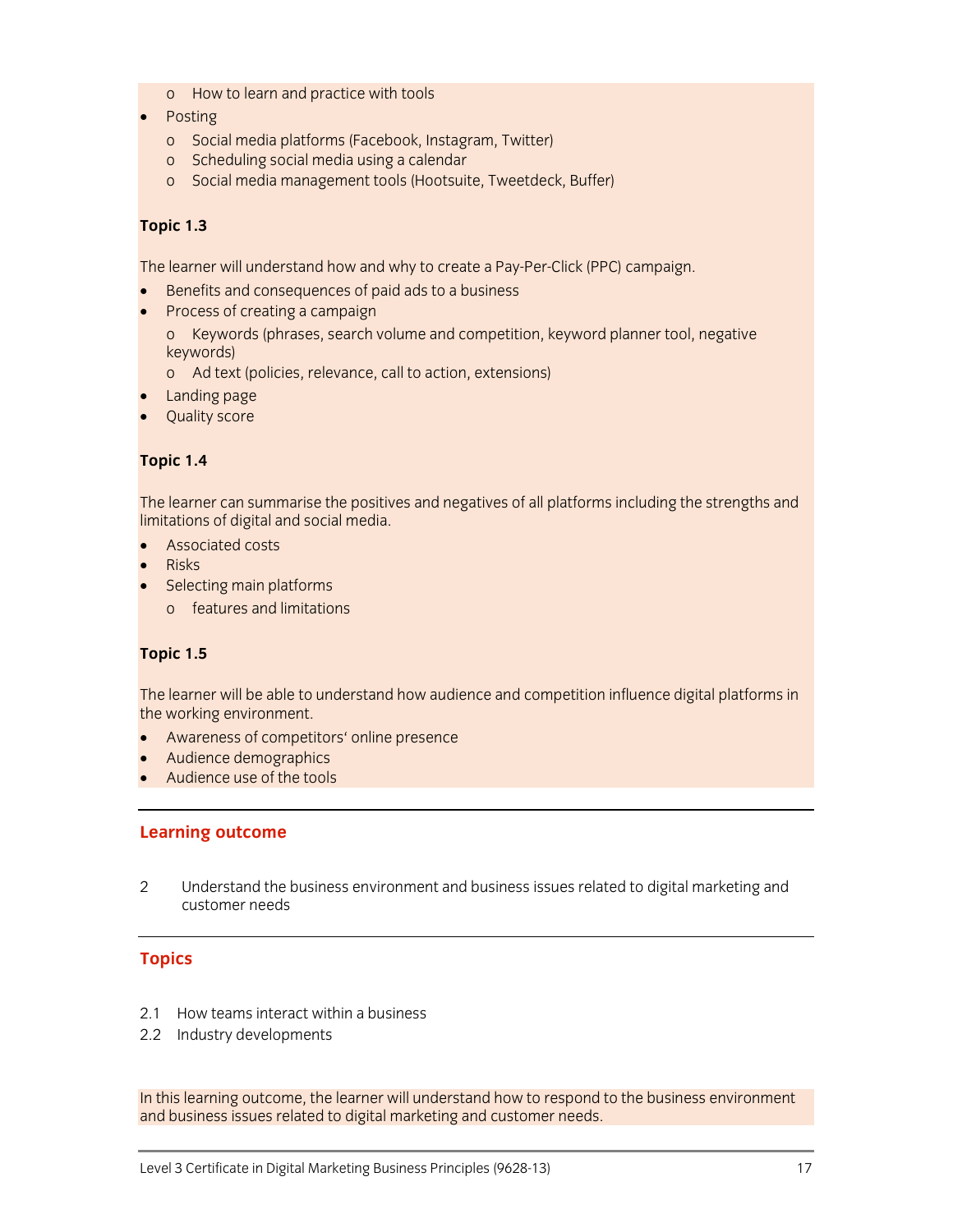#### **Topic 2.1**

The learner will be able to explain how digital marketing teams work in conjunction with other business functions.

- Interaction between the business functions
	- o Internal facing ( HR, Finance, Customer Service)
	- o External Facing ( Sales, Marketing, Customer Service)
- Organisational structures (horizontal and vertical)
- Roles and responsibilities contributing to the stages of the digital marketing process
- Digital Marketing and its impact on other business functions

#### **Topic 2.2**

The learner will know how to keep up with the latest industry developments and changes as part of professional development.

- Sources of information for Digital Marketers (subscribing to blogs, industry events)
- Training (formal and informal learning)
- For the Industry they work in.
- How the learner will apply their learning to their role.

#### **Learning outcome**

3 Understand how to follow digital etiquette and communicate including effective communication styles, types of audience and the importance of the brand.

#### **Topics**

- 3.1 Rules of social media
- 3.2 Effective communication using digital channels
- 3.3 Building relationships
- 3.4 Brand awareness
- 3.5 Hash tag nuances

In this learning outcome, the learner will understand the characteristic of effective communication when using digital channels including accounting for audience types, styles of communication and the importance of the brand.

#### **Topic 3.1**

The learner will be able to understand the generally understood and accepted 'rules' of social media.

- Participation
- Connection
- Conversions
- **Community**
- Listening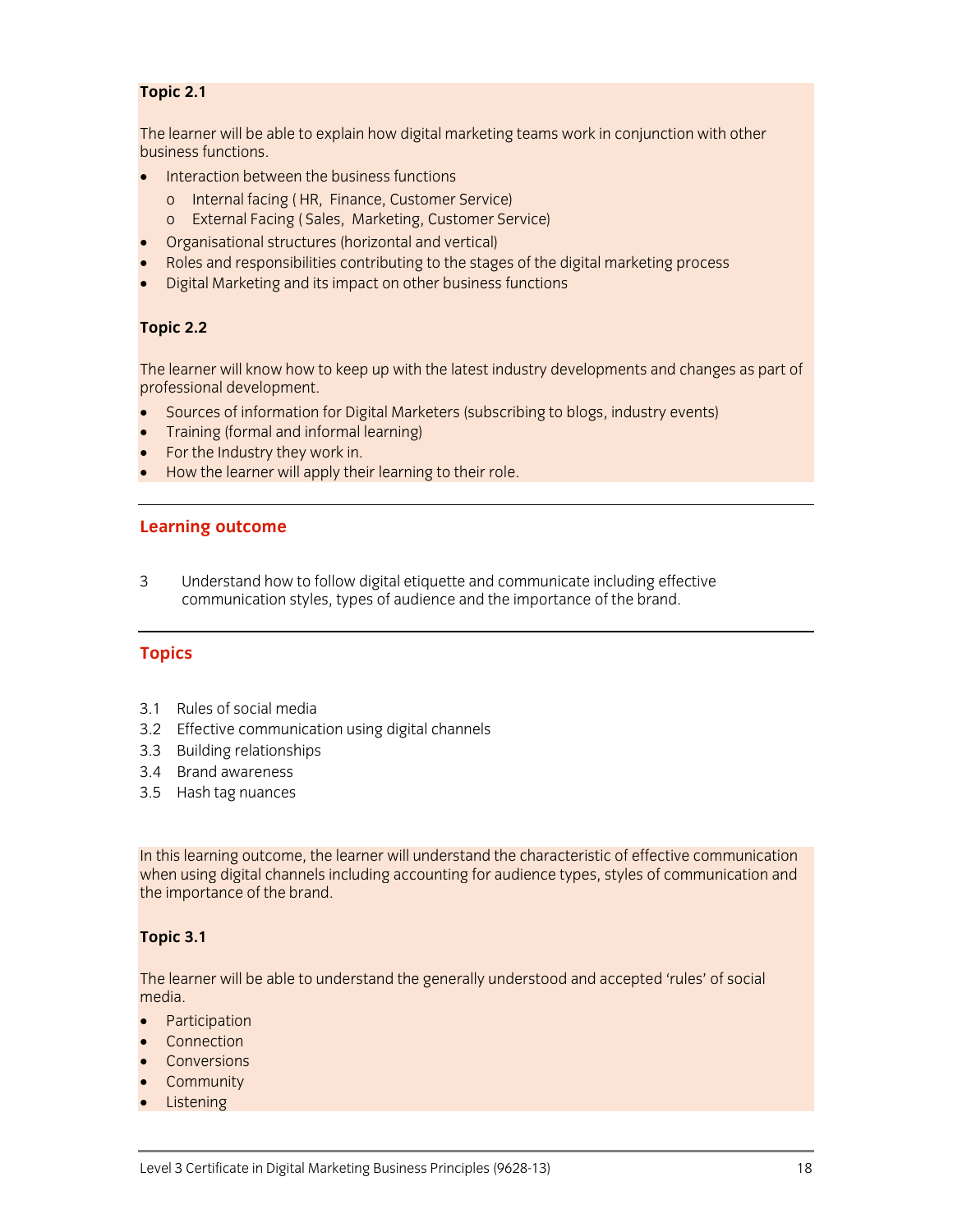#### **Topic 3.2**

The learner will be able to understand how to communicate effectively using digital channels.

- Norms and 'manners' for each technology
- Styles and tone of content communication
- Acknowledging copyright

#### **Topic 3.3**

The learner will have an awareness of how building relationships through conversation can assist in the following areas:

- Sales process
- **•** Social selling
- **•** Engaging in conversation
- Creating a persona
- Connecting with prospects
- Conversion

#### **Topic 3.4**

The learner will be able to understand the importance of branding and its impact.

- Importance of the brand (consistency, loyalty)
- Brand Management and guidance
- Protecting the brand
- Inconsistent branding

#### **Topic 3.5**

The learner will be able to understand how to use hash tags in social media content

- Trending hash tags
- Common types of hash tag (brand, product, lifestyle, event and location)
- Marketing with hash tags
- Hash tag hijacking

#### **Learning outcome**

4 Understand how to operate securely to protect data across digital and social media platforms

#### **Topics**

- 4.1 Threats
- 4.2 Legal requirements
- 4.3 Organisational policies and procedures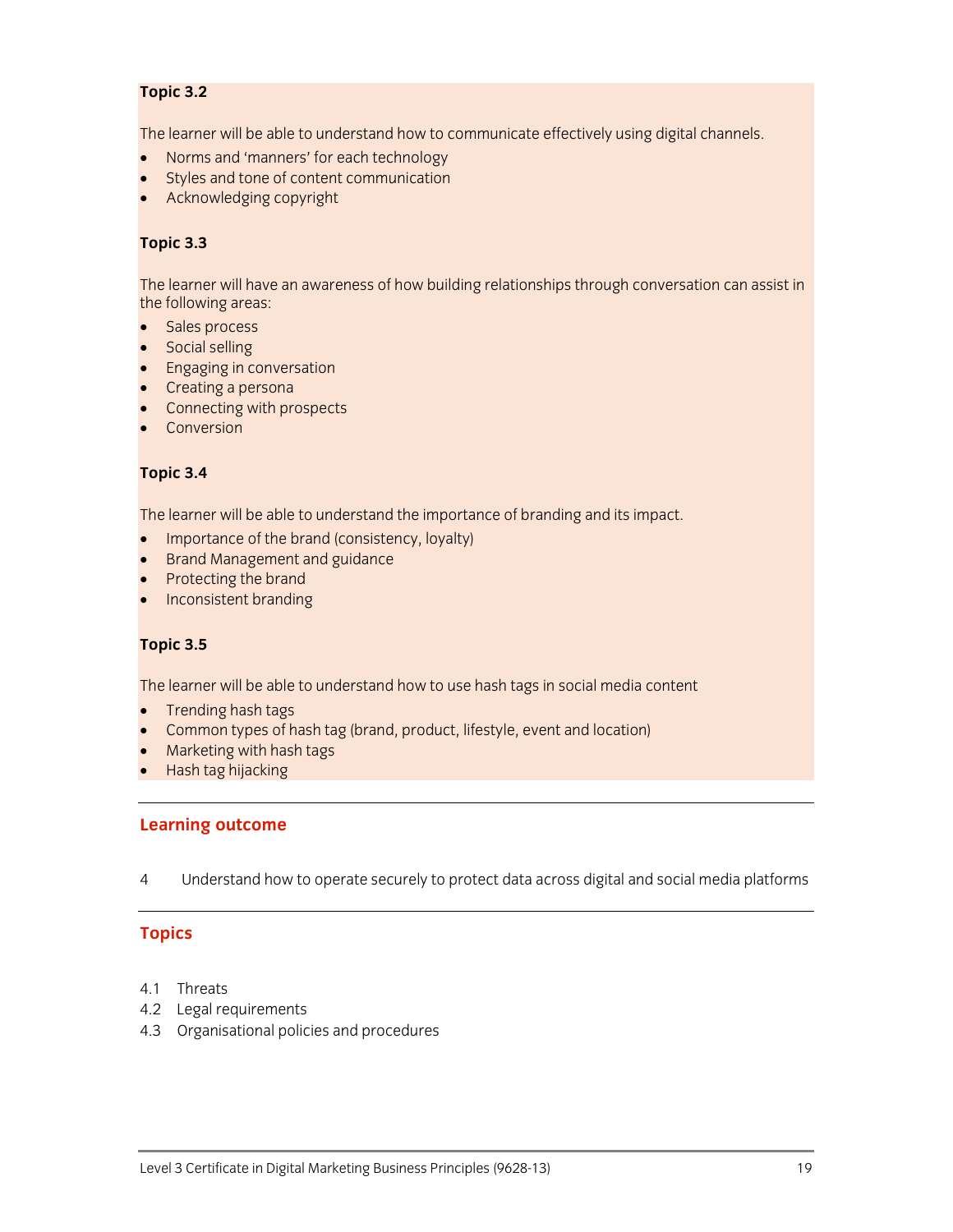In this learning outcome, the learner will recognise the importance of information security and understand how organisational policies and procedures are implemented to mitigate the threats to digital information and protect data across digital and social media platforms.

#### **Topic 4.1**

The learner will be able to recognise threats to digital information

- Website security
- Email precautions (phishing, attachments)
- Malware
- Theft
- Social engineering

#### **Topic 4.2**

The learner will be able to explain the scope of the legal requirements in digital marketing

- Data Protection Act
- Copyright
- Intellectual property
- Consequences of misuse

#### **Topic 4.3**

The learner will understand the key features, importance and impact of organisational security policies and procedures

- Information security and management
- Features of security policies and procedures
- Impact on ways of working
- Identifying and escalating security incidents
- Access and identity management (including password management)
- Printing, transporting and destroying information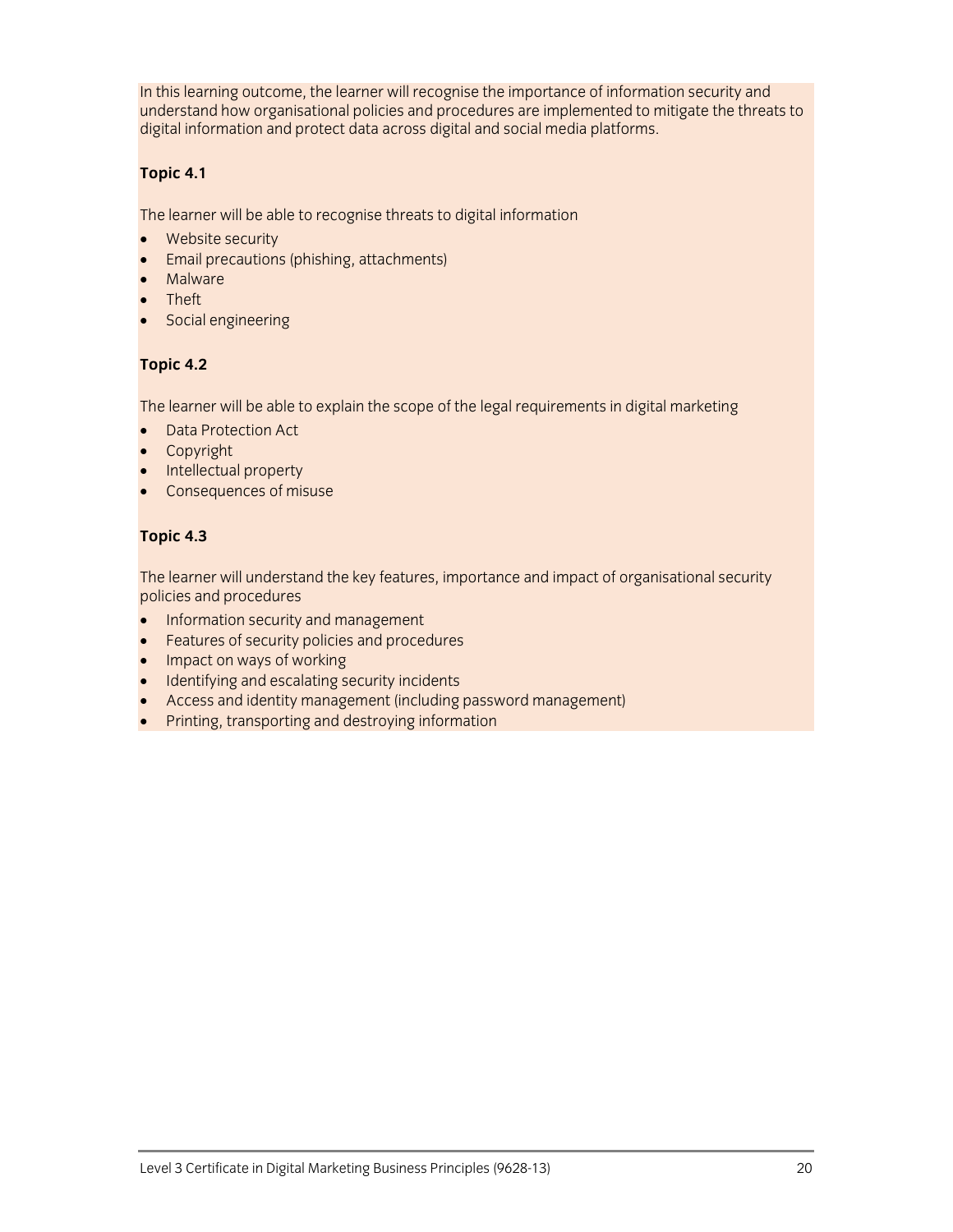**Unit Range Description** 

#### **Evidence requirements**

#### **Unit guidance**

#### **Guidance for delivery**

Mentors/tutors should teach the principles of digital marketing and social media and explain how the core digital specialisms are used to support both marketing and business strategies.

Case studies and articles from authoritative sites (e.g. Econsultancy and ClickZ) could be helpful, but the best way to really cement the understanding needed will be by giving learners the opportunity to see (and use) some of the main technologies in action (e.g. creating a Pay-per-Click campaign).

This unit is intended to deliver the knowledge needed to equip the learners with the ability to implement digital campaigns across a variety of digital media platforms. Actually applying the specialist areas is not required for achievement of this unit, however it would enhance and reinforce the understanding as well as give learners the confidence to implement what they have learnt.

This unit can be taught either within or outside of the workplace as appropriate, providing the learner with paper based, or hands on practical exercises and case studies representative of the Digital Marketer competencies in operation.

Learners should be encouraged to explore and use as wide a range of digital tools and techniques as possible.

#### **Employer engagement**

#### **Suggested learning resources**

*Books* 

*Journals and magazines* 

*Websites* 

#### *Additional resources*

- Below is an indicative list, not an exhaustive list.
- Google Adwords account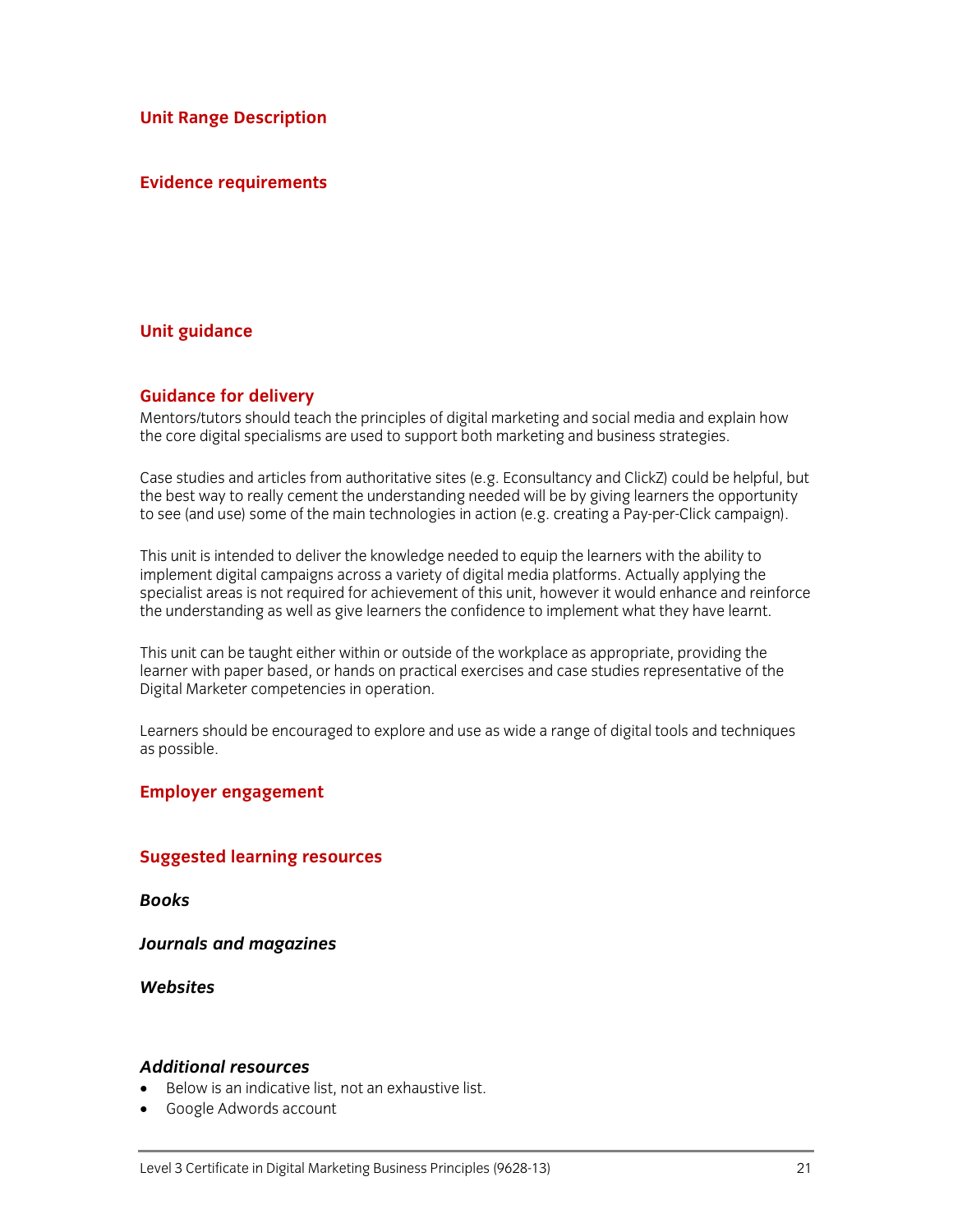- Google Analytics account
- Social media accounts
- Social media management software
- Email marketing tool (e.g. Mailchimp)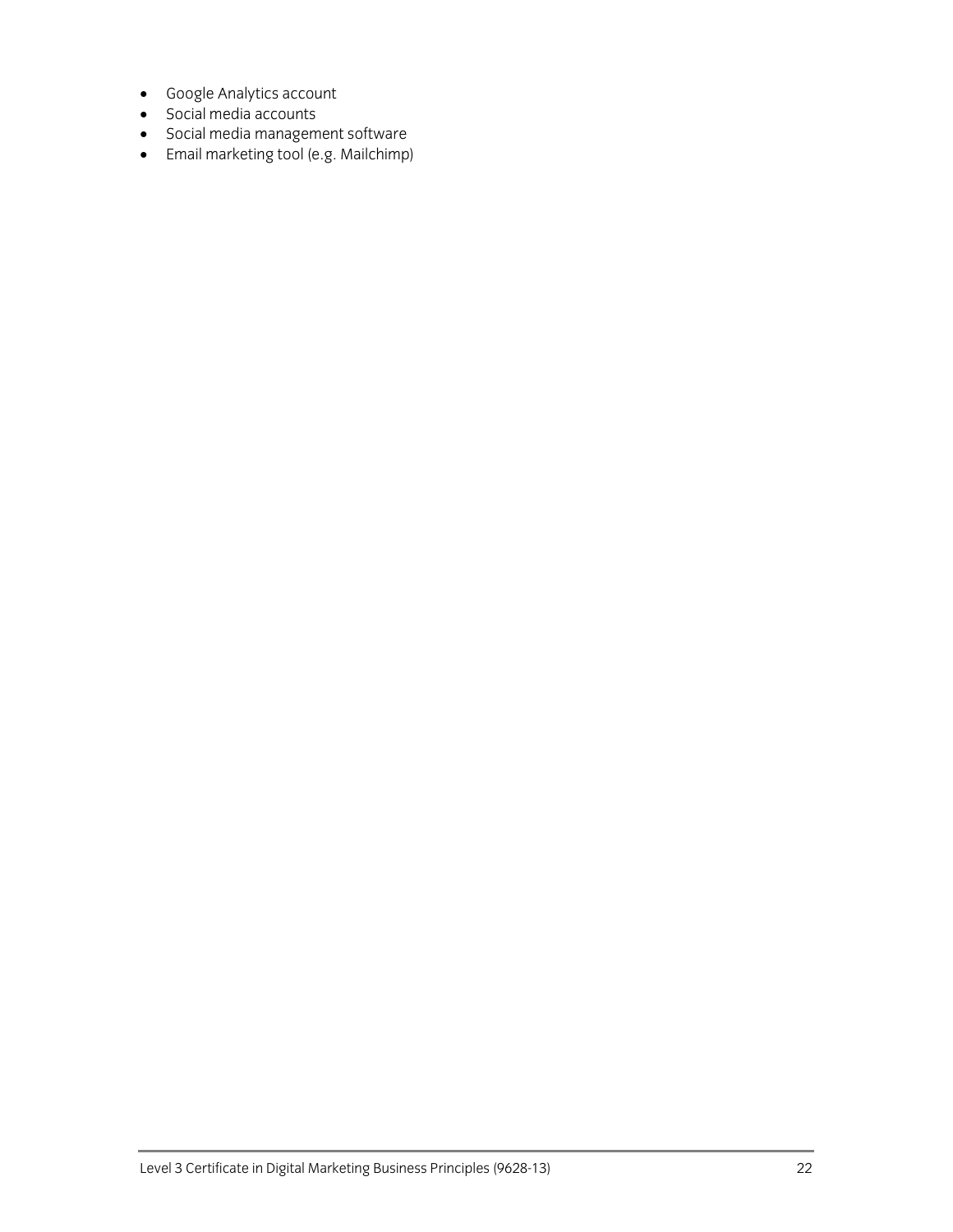## **Appendix 1 Sources of general information**

The following documents contain essential information for centres delivering City & Guilds qualifications. They should be referred to in conjunction with this handbook. To download the documents and to find other useful documents, go to the Centres and Training Providers homepage on www.cityandguilds.com.

*Centre Manual - Supporting Customer Excellence* contains detailed information about the processes which must be followed and requirements which must be met for a centre to achieve 'approved centre' status, or to offer a particular qualification, as well as updates and good practice exemplars for City & Guilds assessment and policy issues.

Specifically, the document includes sections on:

- The centre and qualification approval process
- Assessment, internal quality assurance and examination roles at the centre
- Registration and certification of candidates
- Non-compliance
- Complaints and appeals
- Equal opportunities
- Data protection
- Management systems
- Maintaining records
- Assessment
- Internal quality assurance
- External quality assurance.

*Our Quality Assurance Requirements* encompasses all of the relevant requirements of key regulatory documents such as:

- SQA Awarding Body Criteria (2007)
- NVQ Code of Practice (2006)

and sets out the criteria that centres should adhere to pre and post centre and qualification approval.

*Access to Assessment & Qualifications* provides full details of the arrangements that may be made to facilitate access to assessments and qualifications for candidates who are eligible for adjustments in assessment.

The **centre homepage** section of the City & Guilds website also contains useful information on such things as:

- **Walled Garden**: how to register and certificate candidates on line
- **Events:** dates and information on the latest Centre events
- **Online assessment:** how to register for e-assessments.

*Centre Guide – Delivering International Qualifications* contains detailed information about the processes which must be followed and requirements which must be met for a centre to achieve 'approved centre' status, or to offer a particular qualification.

Specifically, the document includes sections on:

- The centre and qualification approval process and forms
- Assessment, verification and examination roles at the centre
- Registration and certification of candidates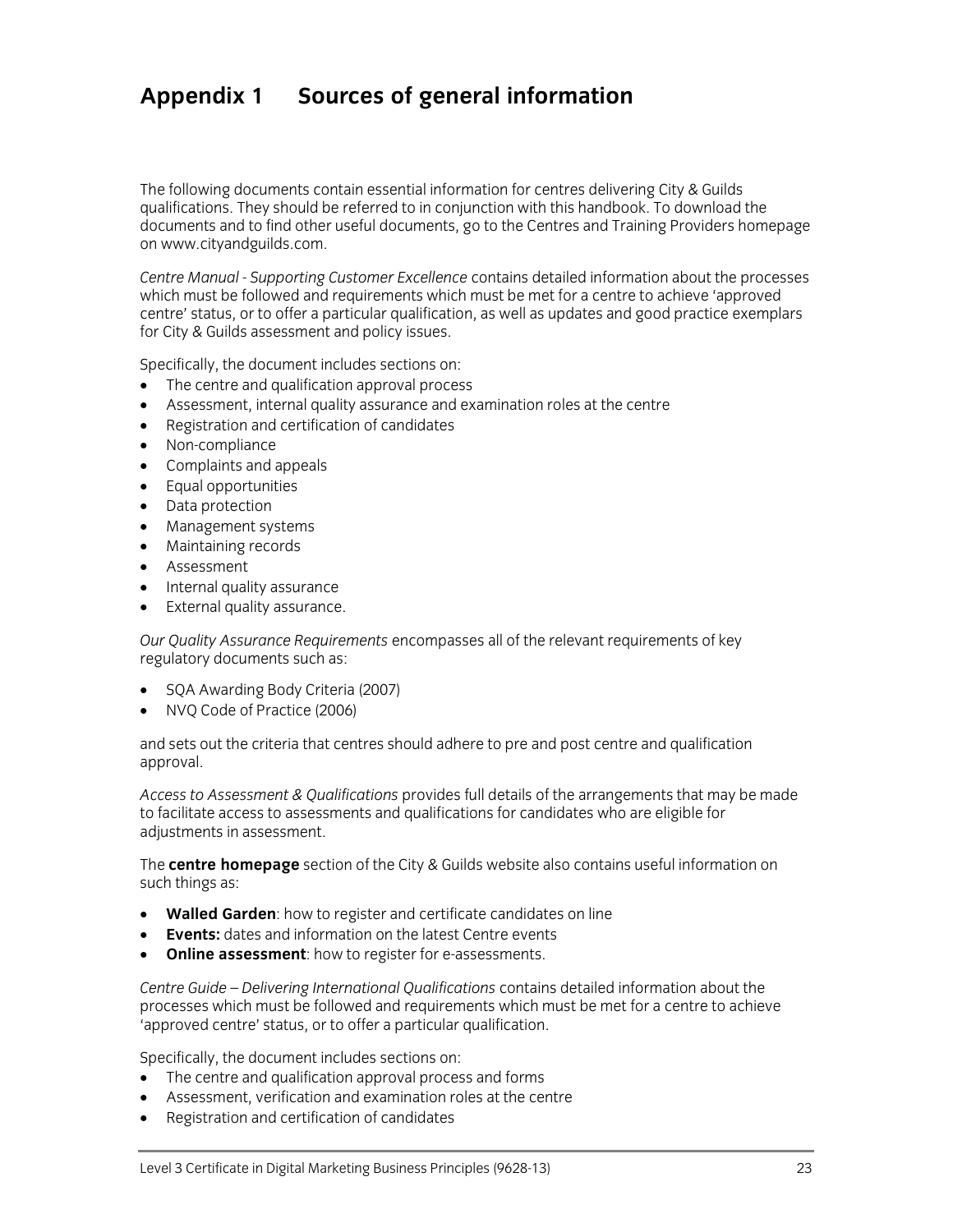- Non-compliance
- Complaints and appeals
- **•** Equal opportunities
- Data protection
- Frequently asked questions.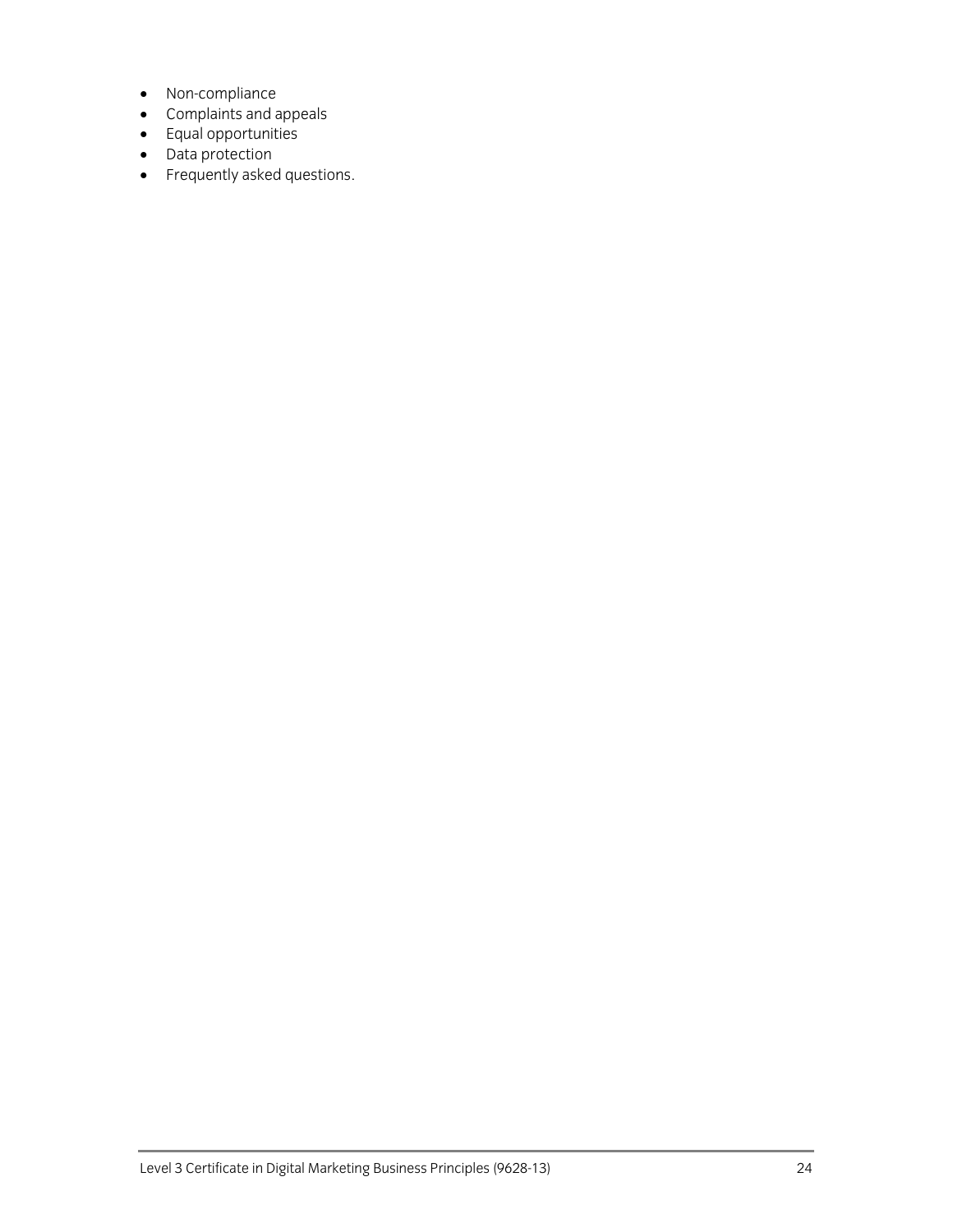## **Appendix 2 Useful contacts**

| <b>UK learners</b><br>General qualification information                                                                                                                                                    | E: learnersupport@cityandguilds.com                                                               |
|------------------------------------------------------------------------------------------------------------------------------------------------------------------------------------------------------------|---------------------------------------------------------------------------------------------------|
| <b>International learners</b><br>General qualification information                                                                                                                                         | $F: +44(0)2072942413$<br>E: intcg@cityandguilds.com                                               |
| <b>Centres</b><br>Exam entries, Certificates,<br>Registrations/enrolment, Invoices, Missing<br>or late exam materials, Nominal roll reports,<br>Results                                                    | $F: +44(0)2072942413$<br>E: centresupport@cityandguilds.com                                       |
| <b>Single subject qualifications</b><br>Exam entries, Results, Certification, Missing<br>or late exam materials, Incorrect exam<br>papers, Forms request (BB, results entry),<br>Exam date and time change | $F: +44(0)2072942413$<br>F: +44 (0)20 7294 2404 (BB forms)<br>E: singlesubjects@cityandguilds.com |
| <b>International awards</b><br>Results, Entries, Enrolments, Invoices,<br>Missing or late exam materials, Nominal roll<br>reports                                                                          | $F: +44(0)2072942413$<br>E: intops@cityandguilds.com                                              |
| <b>Walled Garden</b><br>Re-issue of password or username,<br>Technical problems, Entries, Results, e-<br>assessment, Navigation, User/menu option,<br>Problems                                             | $F: +44(0)2072942413$<br>E: walledgarden@cityandguilds.com                                        |
| <b>Employer</b><br>Employer solutions, Mapping, Accreditation,<br>Development Skills, Consultancy                                                                                                          | $T: +44(0)1215038993$<br>E: business@cityandguilds.com                                            |
| <b>Publications</b><br>Logbooks, Centre documents, Forms, Free<br>literature                                                                                                                               | $F: +44(0)2072942413$                                                                             |
|                                                                                                                                                                                                            |                                                                                                   |

Every effort has been made to ensure that the information contained in this publication is true and correct at the time of going to press. However, City & Guilds' products and services are subject to continuous development and improvement and the right is reserved to change products and services from time to time. City & Guilds cannot accept liability for loss or damage arising from the use of information in this publication.

If you have a complaint, or any suggestions for improvement about any of the services that we provide, email: feedbackandcomplaints@cityandguilds.com